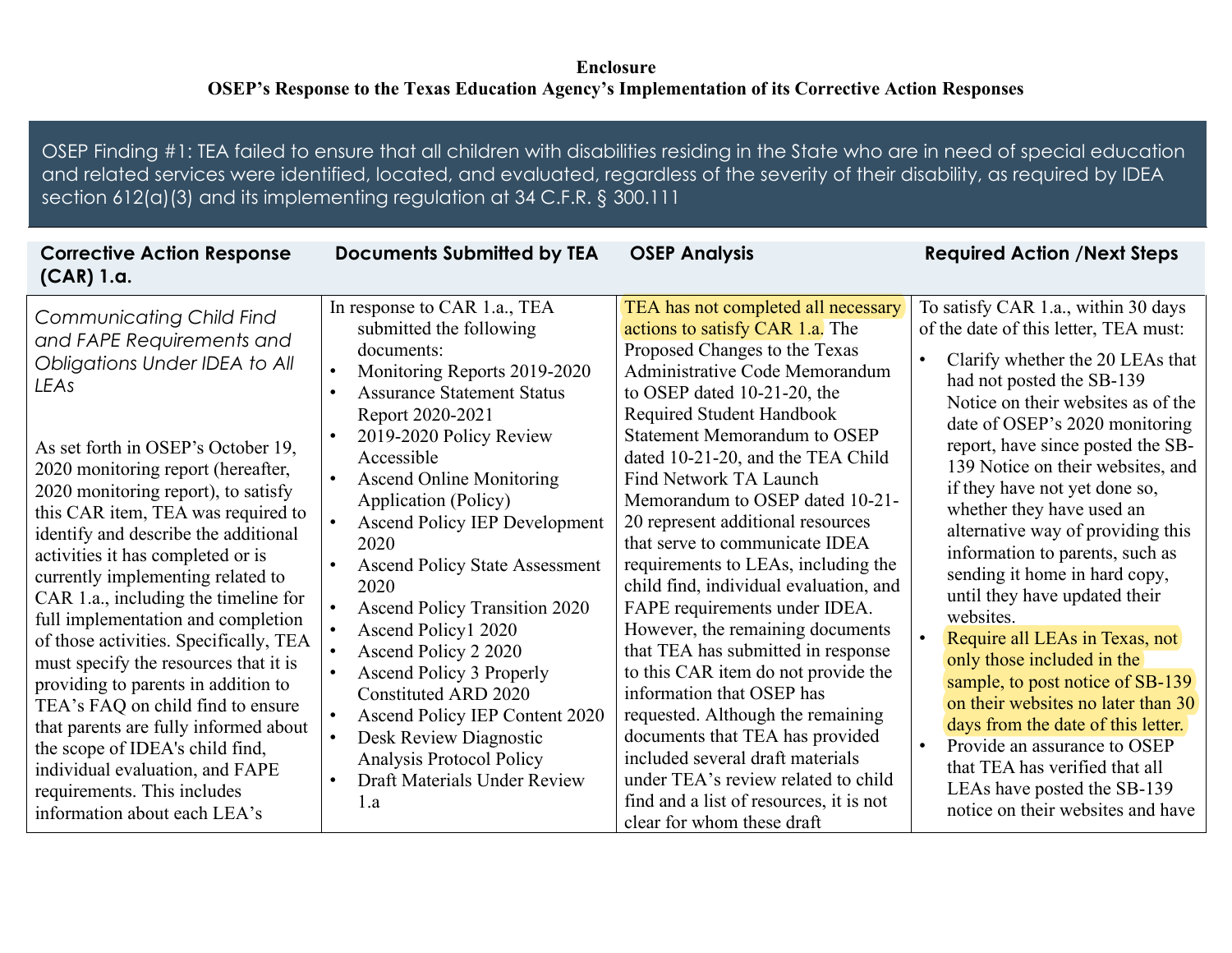| obligation under IDEA to conduct a<br>timely individual evaluation of a<br>child suspected of having a disability<br>who needs special education and<br>related services and the timely<br>provision of FAPE to each eligible<br>child with a disability under IDEA.<br>Additionally, TEA must clarify what<br>steps it has taken and is continuing<br>to take to ensure that each LEA's<br><b>Student Handbook contains</b><br>complete information for parents on | $\bullet$<br>$\bullet$<br>$\bullet$ | Monitoring FAPE Child Find<br>and Evaluation 2<br>Network 1 Child Find Duty -<br>Guidance Doc 10-20-20<br>Network 1 Child Find Duty -<br>Online Module 9-16-20<br>Network 1 Guidance for the<br>Identification of a Specific<br>Learning Disability<br>Network 1 Informed Consent<br>Module 9-23-20<br>Network 1 Informed Consent | documents are intended. OSEP<br>acknowledges that TEA has<br>disseminated the referenced FAQ<br>documents to its LEAs and has<br>addressed the manner in which it has<br>instructed LEAs to disseminate the<br>student handbook to parents<br>although as of May 2019, this had<br>not been done consistently.<br>In 2019, the Texas legislature passed<br>Senate Bill 139 (SB-139). This                                                                                                                                                                                        | previously distributed<br>information to parents about SB-<br>139 in hard copy pending<br>posting on their websites,<br>including informing parents of<br>how to request an initial<br>evaluation of their child and the<br>LEA's obligation to conduct a<br>full and individual evaluation<br>under 34 C.F.R. § 300.301(a) and<br>to make FAPE available to each<br>eligible child under 34 C.F.R. §§                                                                                                                                                               |
|---------------------------------------------------------------------------------------------------------------------------------------------------------------------------------------------------------------------------------------------------------------------------------------------------------------------------------------------------------------------------------------------------------------------------------------------------------------------|-------------------------------------|-----------------------------------------------------------------------------------------------------------------------------------------------------------------------------------------------------------------------------------------------------------------------------------------------------------------------------------|----------------------------------------------------------------------------------------------------------------------------------------------------------------------------------------------------------------------------------------------------------------------------------------------------------------------------------------------------------------------------------------------------------------------------------------------------------------------------------------------------------------------------------------------------------------------------------|----------------------------------------------------------------------------------------------------------------------------------------------------------------------------------------------------------------------------------------------------------------------------------------------------------------------------------------------------------------------------------------------------------------------------------------------------------------------------------------------------------------------------------------------------------------------|
| to parents.                                                                                                                                                                                                                                                                                                                                                                                                                                                         | $\bullet$<br>$\bullet$              | Memorandum to OSEP 10-21-20<br>Required Student Handbook<br><b>Statement Memorandum to</b><br><b>OSEP 10-21-20</b><br>TEA Child Find Network TA<br>Launch Memorandum to OSEP<br>$10-21-20$<br><b>Assurance Statement Status</b><br>Report 2018-2019<br><b>Assurance Statement Status</b><br>Report 2019-2020                      | 8.5% indicator in the state's<br>Performance-Based Monitoring<br>Analysis System), the rights of a<br>child regarding special education<br>services, the process to initiate a<br>special education evaluation, and<br>where to find local policies and<br>procedures related to initiating a<br>referral for an evaluation under<br>IDEA. It is our understanding that<br>the notice under SB-139 superseded<br>the Student Handbook.<br>Following the release of OSEP's<br>2020 monitoring report, TEA<br>subsequently informed OSEP that it<br>was using the SB-139 notice to | and timeline to ensure that all<br>LEAs post the required<br>information for parents on their<br>websites as soon as possible, but<br>no later than 30 days after the<br>expiration of the 30-day timeline.<br>This information must include<br>notice to parents on how to<br>request an initial evaluation of<br>their child under 34 C.F.R. §<br>300.301, an LEA's obligation to<br>provide a parent prior written<br>notice consistent with 34 C.F.R.<br>§ 300.503 once the LEA grants<br>or denies the parent's request to<br>evaluate their child, information |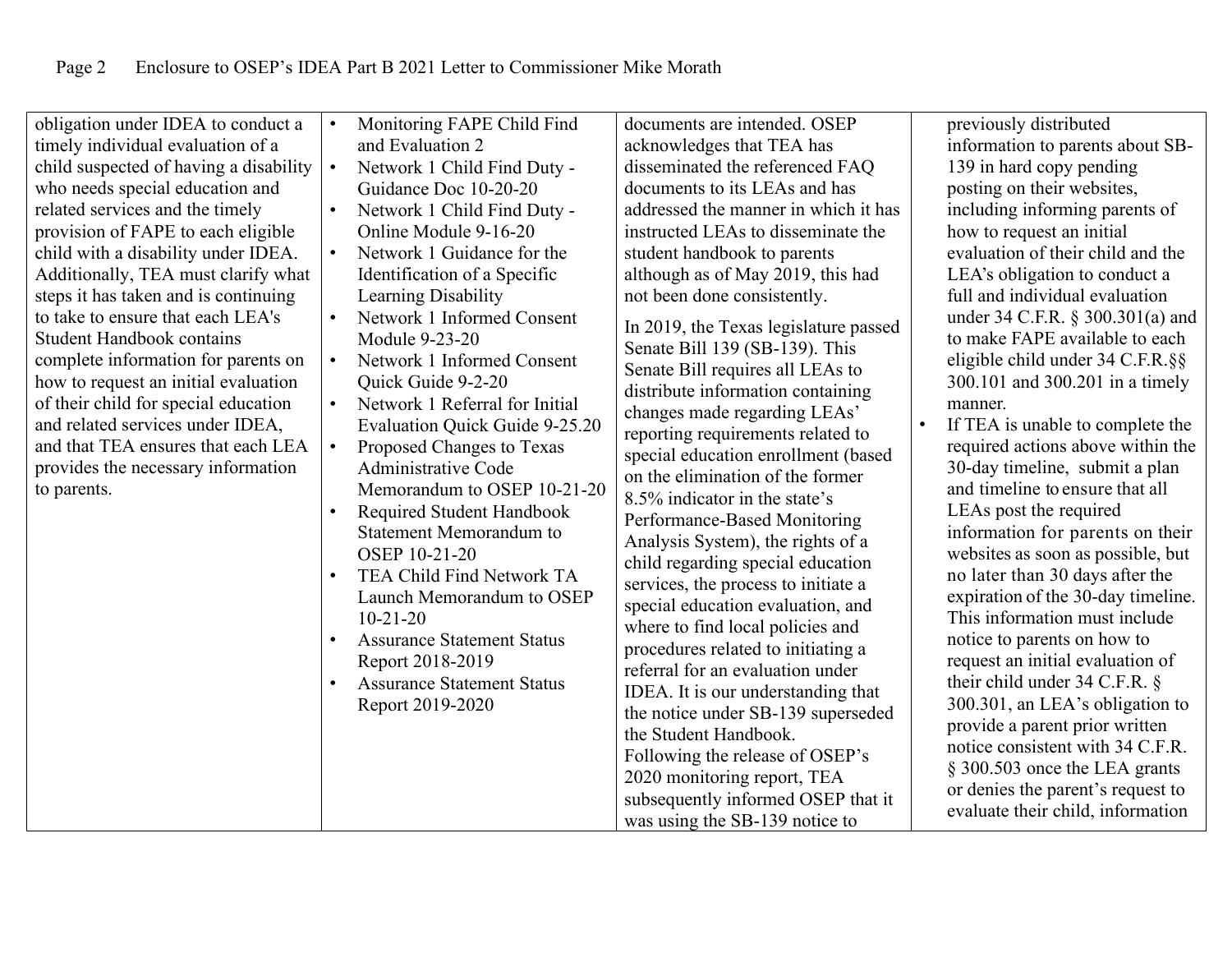|  | ensure that LEAs provided the              | about the scope of IDEA's          |
|--|--------------------------------------------|------------------------------------|
|  | required student handbook statement        | individual evaluation              |
|  | to parents and was requiring that          | requirements in 34 C.F.R. §§       |
|  | LEAs post information regarding            | 300.300-300.311, and if the child  |
|  | <b>IDEA</b> evaluations and services       | is found eligible, how a parent    |
|  | requirements on each LEA's website         | can request additional services if |
|  | for parents to access. <b>Based on the</b> | the child was previously denied a  |
|  | 43 LEAs that TEA reported had              | timely initial evaluation or       |
|  | provided the SB-139 notice to              | appropriate services.              |
|  | parents on their websites, as of April     |                                    |
|  | 2021, OSEP was only able to locate         |                                    |
|  | the SB-139 notice to parents on the        |                                    |
|  | websites of 23 of those LEAs.              |                                    |
|  | Therefore, OSEP believes that              |                                    |
|  | 53.5% of the 43 LEAs' websites that        |                                    |
|  | TEA provided for OSEP's review             |                                    |
|  | did not post the SB-139 notice on          |                                    |
|  | their websites. TEA has 1,207 LEAs         |                                    |
|  | and because it appears to OSEP that        |                                    |
|  | only 53.5% of the LEAs in the              |                                    |
|  | sample provided by TEA have                |                                    |
|  | posted the required information for        |                                    |
|  | parents on their websites, OSEP            |                                    |
|  | concludes that TEA has not provided        |                                    |
|  | documentation that is sufficient to        |                                    |
|  | demonstrate TEA's compliance with          |                                    |
|  | CAR 1.a.                                   |                                    |
|  |                                            |                                    |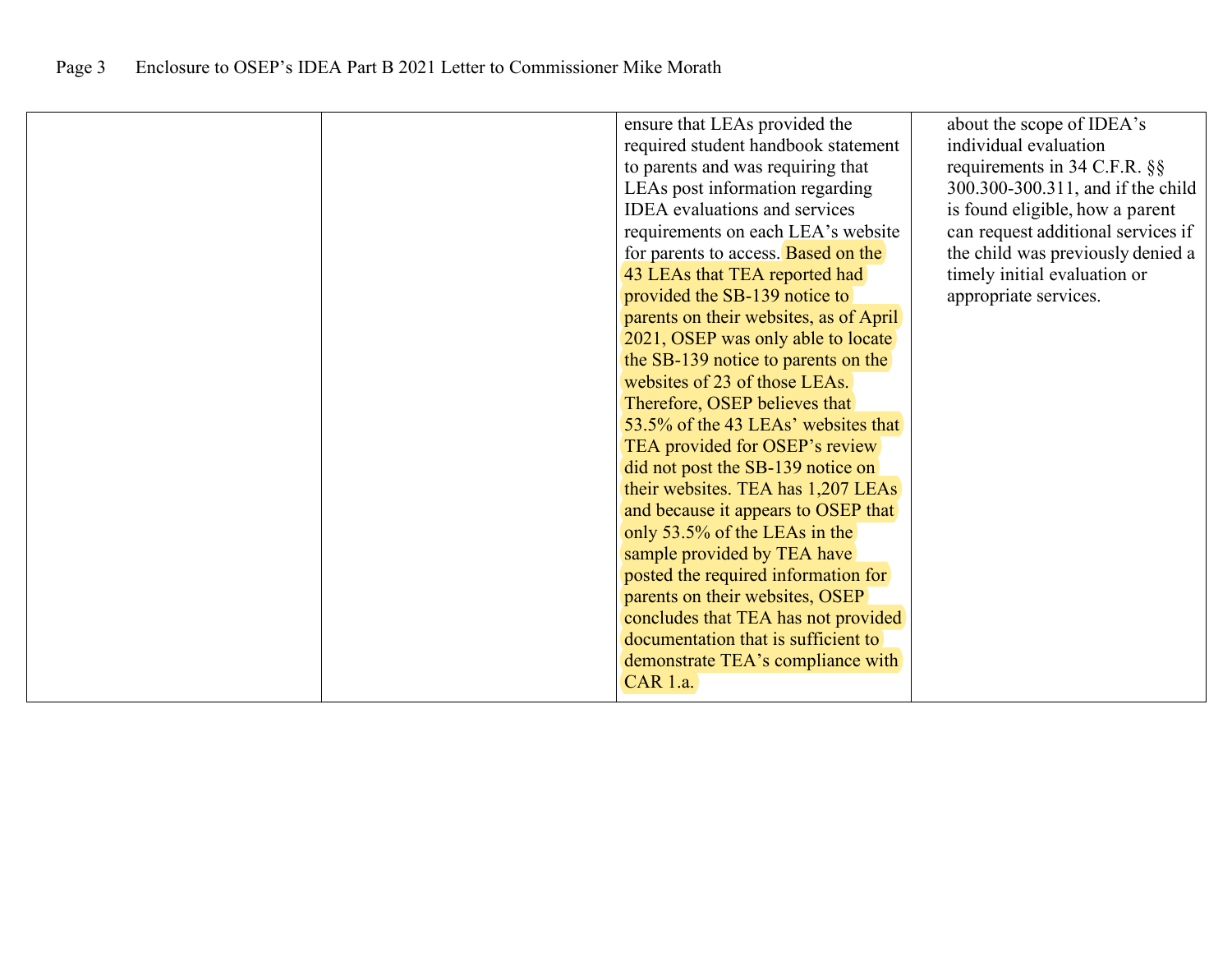| <b>CAR 1.b.</b>                                                                                                                                                                                                                                                                                                                                                                                                                                                                                                                                                                                                                                                                                                                                                                                                                                                                                                                                                                         | <b>Documents Submitted by TEA</b>                                                                                                                                                                                                                                                                                                                                                                                                                                                                                                                                                                                                                                                                                                                                                                                                                                                                                              | <b>OSEP Analysis</b>                                                                                                                                                                                                                                                                                                                                                                                                                                                                                                                                                                                                                                                                                                                                                                                                                                                                                                                          | <b>Required Action /Next Steps</b>                                                                                                                                                                                                                                                                                                                                                                                                                                                                                                                                                                                                                                                                                                                                                                                                                                                                                                                                                                                                                                      |
|-----------------------------------------------------------------------------------------------------------------------------------------------------------------------------------------------------------------------------------------------------------------------------------------------------------------------------------------------------------------------------------------------------------------------------------------------------------------------------------------------------------------------------------------------------------------------------------------------------------------------------------------------------------------------------------------------------------------------------------------------------------------------------------------------------------------------------------------------------------------------------------------------------------------------------------------------------------------------------------------|--------------------------------------------------------------------------------------------------------------------------------------------------------------------------------------------------------------------------------------------------------------------------------------------------------------------------------------------------------------------------------------------------------------------------------------------------------------------------------------------------------------------------------------------------------------------------------------------------------------------------------------------------------------------------------------------------------------------------------------------------------------------------------------------------------------------------------------------------------------------------------------------------------------------------------|-----------------------------------------------------------------------------------------------------------------------------------------------------------------------------------------------------------------------------------------------------------------------------------------------------------------------------------------------------------------------------------------------------------------------------------------------------------------------------------------------------------------------------------------------------------------------------------------------------------------------------------------------------------------------------------------------------------------------------------------------------------------------------------------------------------------------------------------------------------------------------------------------------------------------------------------------|-------------------------------------------------------------------------------------------------------------------------------------------------------------------------------------------------------------------------------------------------------------------------------------------------------------------------------------------------------------------------------------------------------------------------------------------------------------------------------------------------------------------------------------------------------------------------------------------------------------------------------------------------------------------------------------------------------------------------------------------------------------------------------------------------------------------------------------------------------------------------------------------------------------------------------------------------------------------------------------------------------------------------------------------------------------------------|
| <b>Ensuring All LEAs Have</b><br>Policies, Procedures, and<br>Programs that Meet IDEA's<br>Child Find and FAPE<br><b>Requirements</b><br>As set forth in OSEP's 2020<br>monitoring report, to satisfy CAR<br>1.b., TEA must provide<br>documentation that 100 percent of<br>LEAs have submitted assurances in<br>their IDEA Part B subgrant<br>applications that are consistent with<br>applicable IDEA requirements<br>governing child find, individual<br>evaluations, and the provision of<br>FAPE. TEA must also demonstrate<br>that each LEA has policies,<br>procedures, and programs in effect<br>that are consistent with IDEA's child<br>find, individual evaluation, and<br>FAPE requirements. TEA also must<br>provide verification that such<br>policies, procedures, and programs<br>are being properly implemented. If<br>TEA is unable to provide such<br>documentation, TEA must provide a<br>plan and timeline for providing the<br>necessary documentation, including | In response to CAR 1.b., TEA<br>submitted the following documents:<br>2018-2019 Certified<br>Applications Received by Date<br>(RP56) 10-21-20<br>2019-2020 Certified<br>$\bullet$<br>Applications Received by Date<br>(RP56) 10-21-20<br>2020-2021 Sample App 5-28-20<br>$\bullet$<br>Corrective Action Plan (CAP)<br>$\bullet$<br>Flow Chart<br>CAP Talking Points Initial 8-18-<br>20<br><b>CAP Verification Process</b><br>$\bullet$<br>updated 8-18-20<br><b>Certified Applications Received</b><br>by Date 10-19-20<br>Department of Review and<br>Support Noncompliance Data<br>Accessible<br>LEA Steps Required to Correct<br>Noncompliance 8-18-20<br>NC-SPP Verification 8-18-20<br>Program Guidelines 2020-2021<br>$\bullet$<br><b>Special Education Consolidated</b><br><b>Grant Application (Federal)</b><br>Texas Education Agency -<br>Department of Review and<br><b>Support Corrective Action Plan</b><br>Form | The documents that TEA has<br>submitted are insufficient to verify<br>correction of this noncompliance.<br>The certified applications that TEA<br>has provided only contain general<br>assurances of compliance with the<br>relevant requirements and do not<br>specifically address requirements<br>related to child find, individual<br>evaluations, and the provision of<br>FAPE, in order to establish their<br>eligibility for IDEA Part B funds<br>from TEA and fully address CAR<br>1.b.<br>TEA's LEA applications contain the<br>following statement:<br>"I further certify that any<br>ensuing program and activity<br>will be conducted in<br>accordance with all<br>applicable Federal and State<br>laws and regulations;<br>application guidelines and<br>instructions; the general<br>provisions and assurances;<br>debarment and suspension<br>certification, lobbying<br>certification requirements,<br>special provisions and | To satisfy CAR 1.b., within 30 days<br>of the date of this letter, TEA must:<br>• Revise its Federal Fiscal Year<br>2022 LEA application for IDEA<br>Part B funds to require each LEA<br>to include assurances to<br>demonstrate to TEA that it will<br>satisfy all Part B requirements,<br>including those related to child<br>find, individual evaluations, and<br>FAPE, as required by 34 C.F.R.<br>§§ 300.200-300.201, specifically,<br>34 C.F.R. §§ 300.111 (child find),<br>300.122 (evaluation), and 300.101<br>(free appropriate public)<br>education).<br>Provide copies of the revised FFY<br>2022 LEA applications<br>demonstrating that TEA requires<br>each LEA to submit appropriate<br>assurances of compliance with all<br>applicable IDEA requirements,<br>including the child find,<br>individual evaluation and FAPE<br>requirements cited above.<br>• As soon as possible following<br>receipt of revised LEA<br>applications from LEAs in Texas<br>for FFY 2022, TEA must provide<br>OSEP with copies of the LEA<br>applications for FFY 2022 that |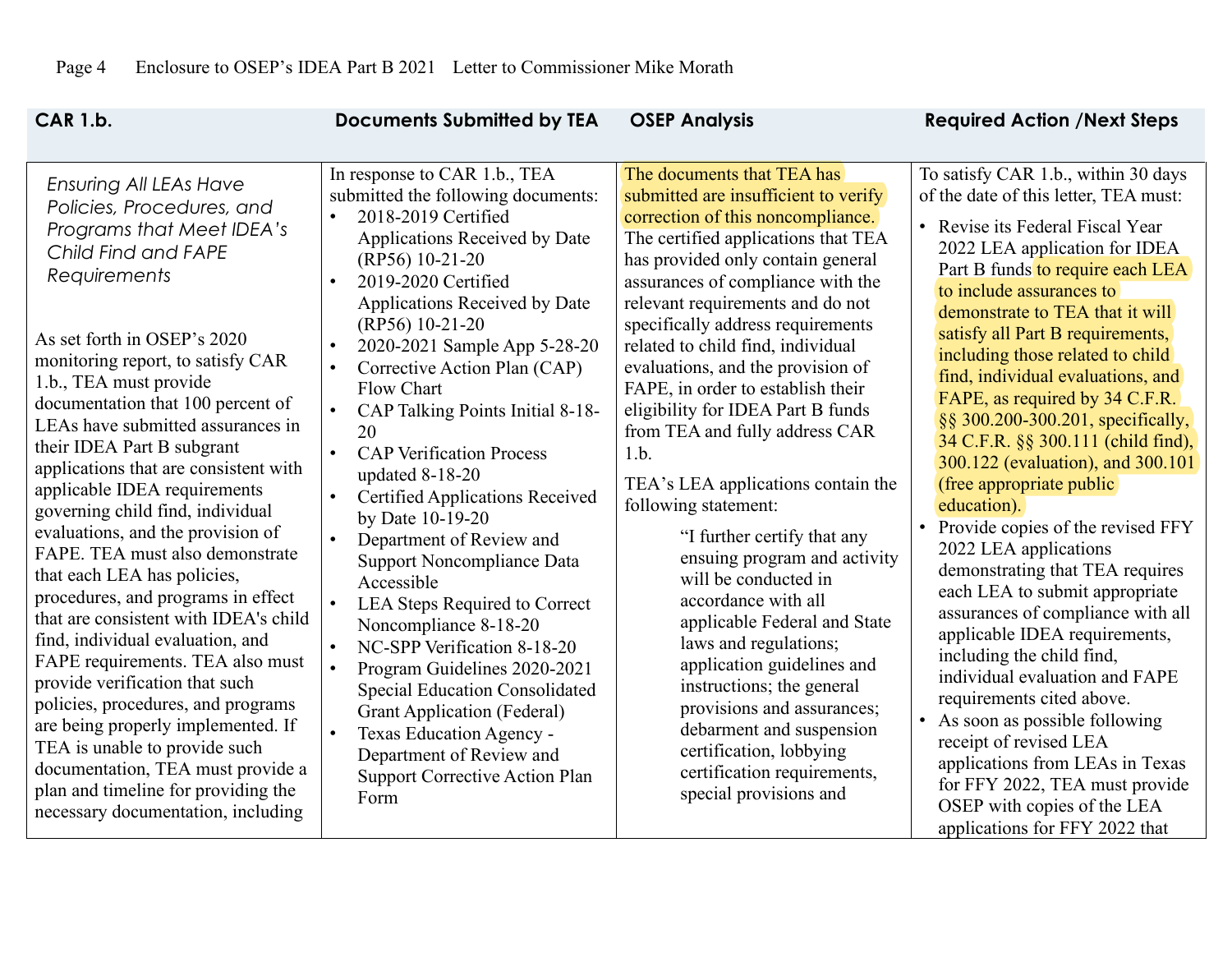| the actions it has taken or will take,<br>to address and ensure timely<br>correction of the noncompliance by<br>those LEAs that have either failed to<br>provide, or failed to implement the<br>assurances in their IDEA Part B<br>subgrant applications with respect to<br>IDEA's child find, individual<br>evaluation and FAPE requirements. | assurances, and the schedules<br>submitted."<br>The IDEA regulation in 34 C.F.R. $\S$<br>300.200 provides that each LEA is<br>eligible for assistance under IDEA<br>Part B if it submits a plan that<br>provides assurances to the SEA that<br>the LEA meets each of the<br>conditions in §§300.201 through<br>300.213. Under 34 C.F.R. § 300.201,                                                                                                                                                                 | include the specific assurances<br>described above regarding child<br>find, individual evaluations, and<br>the provision of FAPE. |
|------------------------------------------------------------------------------------------------------------------------------------------------------------------------------------------------------------------------------------------------------------------------------------------------------------------------------------------------|--------------------------------------------------------------------------------------------------------------------------------------------------------------------------------------------------------------------------------------------------------------------------------------------------------------------------------------------------------------------------------------------------------------------------------------------------------------------------------------------------------------------|-----------------------------------------------------------------------------------------------------------------------------------|
|                                                                                                                                                                                                                                                                                                                                                | each LEA, in providing for the<br>education of children with<br>disabilities within its jurisdiction,<br>must have in effect policies,<br>procedures, and programs that are<br>consistent with the State policies and<br>procedures established under<br>§§300.101 through 300.163, and<br>§§300.165 through 300.174.                                                                                                                                                                                              |                                                                                                                                   |
|                                                                                                                                                                                                                                                                                                                                                | Because the quoted statement from<br>TEA's LEA application is general<br>and encompasses all Federal laws, it<br>is not sufficient to demonstrate that<br>LEAs in Texas provide assurances<br>of compliance with specific IDEA<br>requirements, including that each<br>LEA has policies, procedures, and<br>programs in effect that are consistent<br>with IDEA's child find requirements<br>in $34$ C.F.R. § $300.111$ , evaluation<br>requirements in 34 C.F.R. § 300.122,<br>and FAPE requirements in 34 C.F.R. |                                                                                                                                   |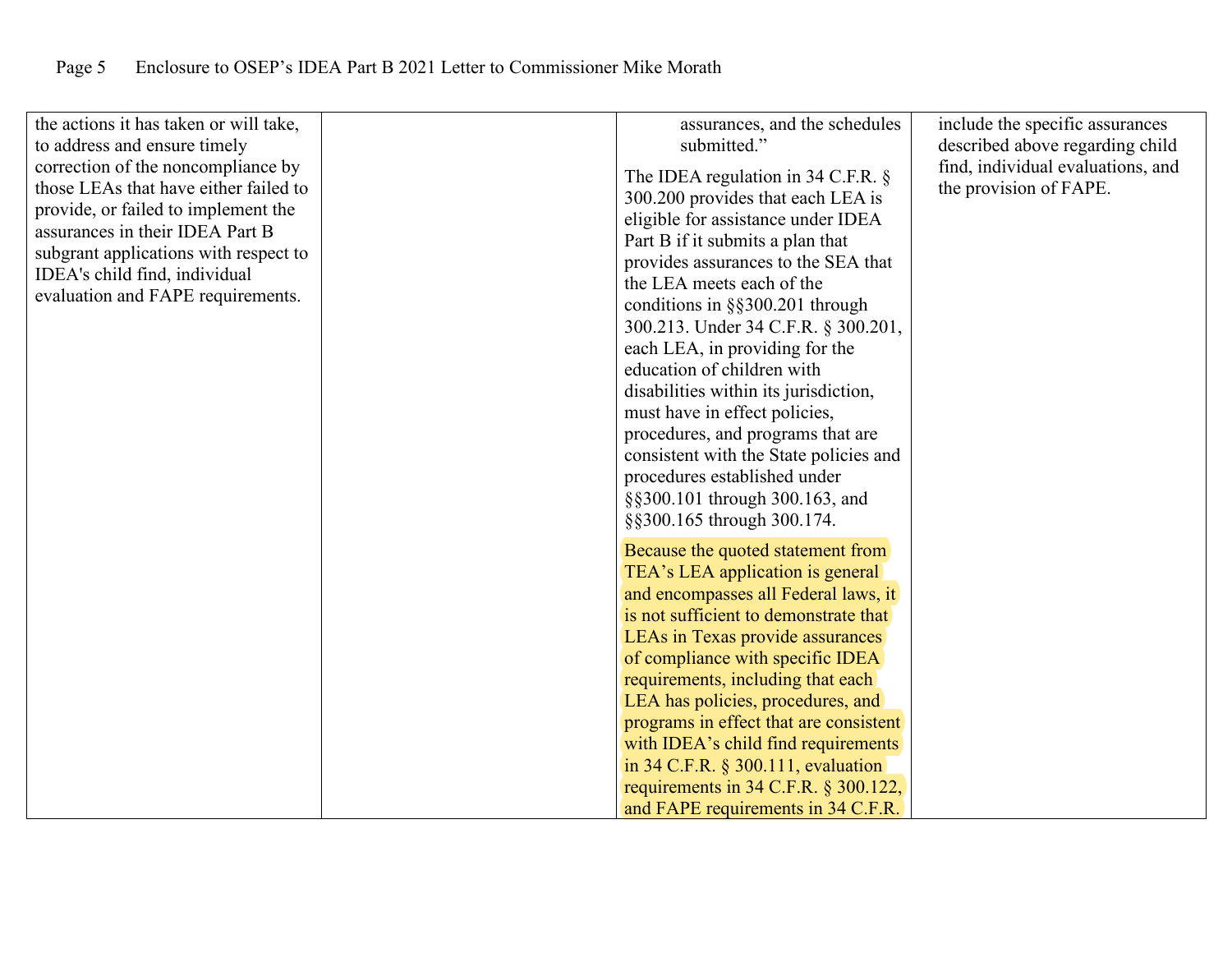|                                                                                                                                                                                                                                                                                                                                                                                                                                                                               |                                                                                                                                                                                                                                                                                                                                                                                                                                                                                                                                                                                                                        | § 300.101. These provisions are<br>integral to TEA's implementation of<br>CAR 1.b. Therefore, OSEP<br>concludes that TEA has not satisfied<br>CAR 1.b. and must revise its LEA<br>application in accordance with the<br>required actions set forth below.                                                                                                                                                                                                                                                                                                                                                                                                                                                                                                                     |                                                                                                                                                                                                                                                                                                                                                                                                                                                                                                                                                                                                                                                                          |
|-------------------------------------------------------------------------------------------------------------------------------------------------------------------------------------------------------------------------------------------------------------------------------------------------------------------------------------------------------------------------------------------------------------------------------------------------------------------------------|------------------------------------------------------------------------------------------------------------------------------------------------------------------------------------------------------------------------------------------------------------------------------------------------------------------------------------------------------------------------------------------------------------------------------------------------------------------------------------------------------------------------------------------------------------------------------------------------------------------------|-------------------------------------------------------------------------------------------------------------------------------------------------------------------------------------------------------------------------------------------------------------------------------------------------------------------------------------------------------------------------------------------------------------------------------------------------------------------------------------------------------------------------------------------------------------------------------------------------------------------------------------------------------------------------------------------------------------------------------------------------------------------------------|--------------------------------------------------------------------------------------------------------------------------------------------------------------------------------------------------------------------------------------------------------------------------------------------------------------------------------------------------------------------------------------------------------------------------------------------------------------------------------------------------------------------------------------------------------------------------------------------------------------------------------------------------------------------------|
| <b>CAR 1.c.</b>                                                                                                                                                                                                                                                                                                                                                                                                                                                               | <b>Documents Submitted by TEA</b>                                                                                                                                                                                                                                                                                                                                                                                                                                                                                                                                                                                      | <b>OSEP Analysis</b>                                                                                                                                                                                                                                                                                                                                                                                                                                                                                                                                                                                                                                                                                                                                                          | <b>Required Action /Next Steps</b>                                                                                                                                                                                                                                                                                                                                                                                                                                                                                                                                                                                                                                       |
| Revising Monitoring and<br>Document Review<br>Requirements to Ensure<br><b>Appropriate General</b><br>Supervision of LEAs'<br>Implementation of Child Find<br>and FAPE<br>As set forth in OSEP's 2020<br>monitoring report, to satisfy CAR<br>1.c., TEA must provide OSEP<br>with:<br>A sample of completed<br>monitoring reports from the<br>2020-2021 academic year.<br>A narrative on the discrepancy<br>between notification of<br>findings and completion of the<br>CAR. | In response to CAR 1.c., TEA<br>provided the following documents:<br>2018-2019 Certified<br>$\bullet$<br>Applications Received by Date<br>(RP56) 10-21-20<br>2019-2020 Certified<br>$\bullet$<br>Applications Received by Date<br>(RP56) 10-21-20<br>2020-2021 Sample App 5-28-20<br><b>CAP Flow Chart</b><br>CAP Talking Points Initial 8-18-<br>$\bullet$<br>20<br><b>CAP Verification Process</b><br>updated 8-18-20<br><b>Certified Applications Received</b><br>$\bullet$<br>by Date 10-19-20<br>Department of Review and<br>Support Noncompliance Data<br>LEA steps required to correct<br>Noncompliance 8-18-20 | Although TEA has submitted<br>extensive documentation to address<br>this CAR item, TEA has still not<br>completed the actions necessary to<br>satisfy CAR 1.c. OSEP is concerned<br>that TEA has failed to identify which<br>documents constitute its monitoring<br>protocols or to specify if and how<br>those documents are used.<br>Specifically, OSEP could not<br>identify information from TEA's<br>monitoring protocols to specify how<br>TEA conducted monitoring of<br>procedures and practices for<br>identifying and evaluating children<br>with dyslexia who are suspected of<br>having a disability and needing<br>special education and related<br>services under IDEA. Those<br>concerns will be discussed in greater<br>detail in section 3.a of this report. | To satisfy CAR 1.c., within 30 days<br>of the date of this letter, TEA must:<br>Specify which documents from<br>TEA's submissions constitute<br>TEA's monitoring protocols,<br>including its monitoring<br>protocols for identifying children<br>with dyslexia who are suspected<br>of having a disability under<br>IDEA, and indicate whether<br>TEA has informed TEA staff,<br>LEAs, and the public that these<br>documents constitute its<br>monitoring protocols.<br>Provide a detailed description of<br>the process TEA uses to identify<br>LEA noncompliance, and<br>documentation of the specific<br>actions TEA agreed upon or<br>required noncompliant LEAs to |
| Documentation on TEA's<br>verification of identified                                                                                                                                                                                                                                                                                                                                                                                                                          | NC-SPP Verification 8-18-20                                                                                                                                                                                                                                                                                                                                                                                                                                                                                                                                                                                            | Further, the sample monitoring                                                                                                                                                                                                                                                                                                                                                                                                                                                                                                                                                                                                                                                                                                                                                | take to timely correct findings of<br>noncompliance regarding child                                                                                                                                                                                                                                                                                                                                                                                                                                                                                                                                                                                                      |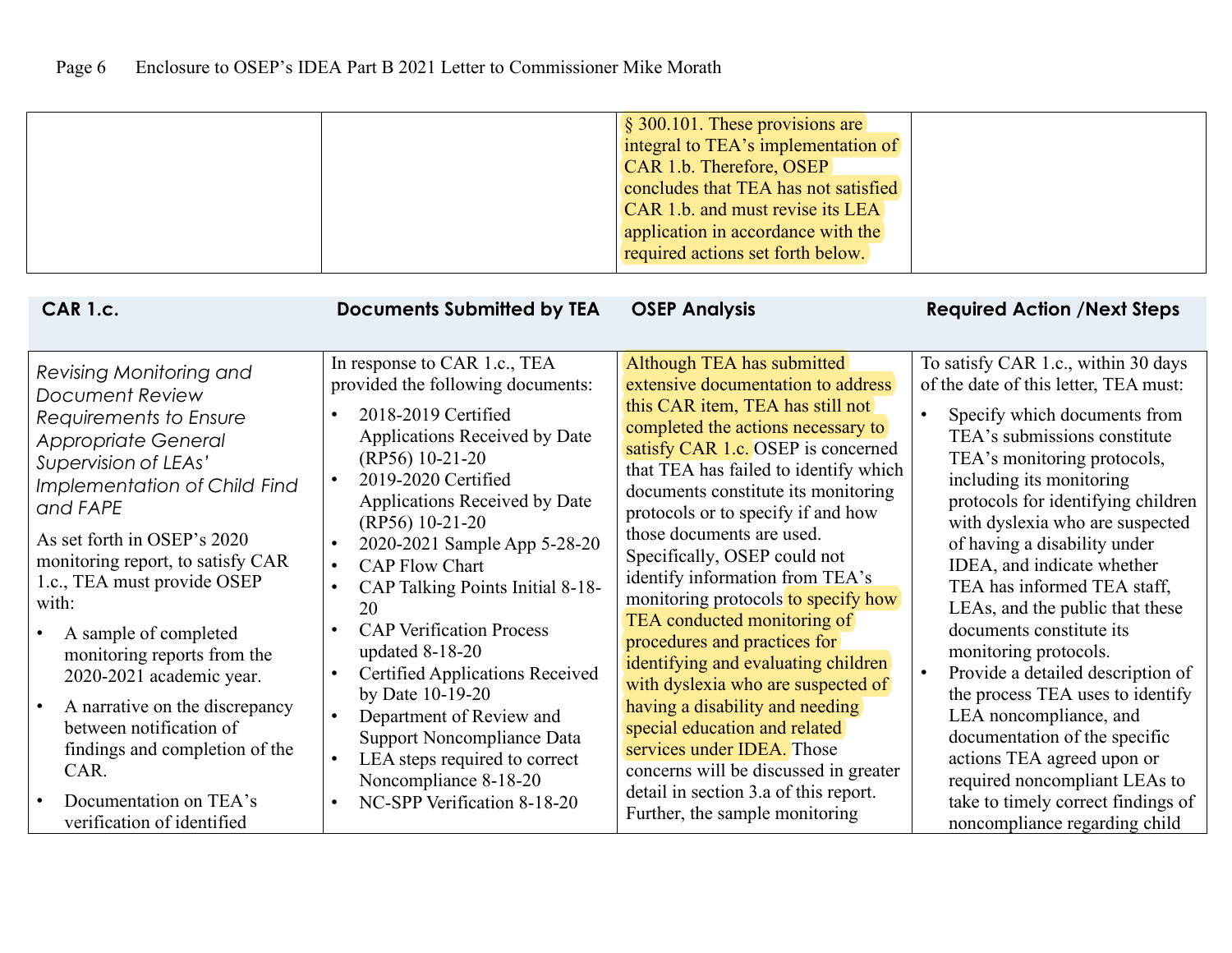| <b>CAR 1.c.</b>                                                                                                                                                                                                                                                                                                                                                                                                                                        | <b>Documents Submitted by TEA</b>                                                                                                                                                                                                                                                                                                                                                                                                                                                                                                                                                                      | <b>OSEP Analysis</b>                                                                                                                                                                                                                                                                                                                                                                                                                                                                                                                                                                                                                                                                                                                      | <b>Required Action /Next Steps</b>                                                                                                                                                                                                                                                                                                                                                                                                                                                                                                                                                                                                                                                   |
|--------------------------------------------------------------------------------------------------------------------------------------------------------------------------------------------------------------------------------------------------------------------------------------------------------------------------------------------------------------------------------------------------------------------------------------------------------|--------------------------------------------------------------------------------------------------------------------------------------------------------------------------------------------------------------------------------------------------------------------------------------------------------------------------------------------------------------------------------------------------------------------------------------------------------------------------------------------------------------------------------------------------------------------------------------------------------|-------------------------------------------------------------------------------------------------------------------------------------------------------------------------------------------------------------------------------------------------------------------------------------------------------------------------------------------------------------------------------------------------------------------------------------------------------------------------------------------------------------------------------------------------------------------------------------------------------------------------------------------------------------------------------------------------------------------------------------------|--------------------------------------------------------------------------------------------------------------------------------------------------------------------------------------------------------------------------------------------------------------------------------------------------------------------------------------------------------------------------------------------------------------------------------------------------------------------------------------------------------------------------------------------------------------------------------------------------------------------------------------------------------------------------------------|
| noncompliance in an LEA and<br>describe the specific actions<br>TEA required noncompliant<br>LEAs to complete to correct<br>the identified noncompliance<br>as soon as possible, but in no<br>case later than one year from<br>the State's identification of the<br>noncompliance, as required by<br>20 U.S.C. §§ 1232d(b)(3)(E),<br>$1412(a)(11)$ and $1416(a)$ and<br>34 C.F.R. § 300.600(e) and<br>OSEP Memorandum 09-02<br>dated October 15, 2008. | Program Guidelines 2020-2021<br>$\bullet$<br><b>Education Consolidated Grant</b><br>Application (Federal)<br>Texas Education Agency -<br>$\bullet$<br>Department of Review and<br><b>Support Corrective Action Plan</b><br>Form<br>Method: Cyclical Review<br>$\bullet$<br>Schedule<br>Department of Review and<br>$\bullet$<br>Support 2019-2020 Monitoring<br><b>Cyclical Report Public Release</b><br>$\bullet$<br>Template<br><b>Cyclical Report TEMPLATE</b><br>$\bullet$<br>C1G1<br>Targeted Review Summary Final<br>- No Noncompliance<br>Targeted Review Summary Final<br>- With Noncompliance | reports that TEA has provided for<br>OSEP's review do not contain<br>detailed information explaining the<br>basis for TEA's findings of<br>noncompliance related to child find,<br>individual evaluations, and FAPE.<br>Additionally, those reports do not<br>specify the corrective actions that<br>TEA agreed upon or required LEAs<br>to take in order to correct the<br>identified noncompliance and<br>whether verification of timely<br>correction occurred consistent with<br>34 C.F.R. § 300.600(e). For<br>example, several monitoring reports<br>that TEA submitted to OSEP only<br>required the LEA to create a<br>corrective action plan within three<br>months from the issuance of the<br>findings. TEA provided no further | find, individual evaluations, and<br>the provision of FAPE consistent<br>with 20 U.S.C. §§<br>$1232d(b)(3)(E)$ , $1412(a)(11)$ and<br>1416(a), 34 C.F.R. § 300.600(e),<br>and OSEP Memorandum 09-02<br>dated October 15, 2008.<br>Describe and document the<br>actions TEA has taken, or will<br>take, to verify that such timely<br>correction of findings of<br>noncompliance has occurred.<br>Make any needed revisions to its<br>LEA monitoring procedures to<br>ensure identification and timely<br>and appropriate correction of any<br>identified noncompliance related<br>to IDEA requirements governing<br>child find, individual evaluation,<br>and the provision of FAPE. |
|                                                                                                                                                                                                                                                                                                                                                                                                                                                        |                                                                                                                                                                                                                                                                                                                                                                                                                                                                                                                                                                                                        |                                                                                                                                                                                                                                                                                                                                                                                                                                                                                                                                                                                                                                                                                                                                           |                                                                                                                                                                                                                                                                                                                                                                                                                                                                                                                                                                                                                                                                                      |
|                                                                                                                                                                                                                                                                                                                                                                                                                                                        |                                                                                                                                                                                                                                                                                                                                                                                                                                                                                                                                                                                                        |                                                                                                                                                                                                                                                                                                                                                                                                                                                                                                                                                                                                                                                                                                                                           |                                                                                                                                                                                                                                                                                                                                                                                                                                                                                                                                                                                                                                                                                      |
|                                                                                                                                                                                                                                                                                                                                                                                                                                                        |                                                                                                                                                                                                                                                                                                                                                                                                                                                                                                                                                                                                        |                                                                                                                                                                                                                                                                                                                                                                                                                                                                                                                                                                                                                                                                                                                                           |                                                                                                                                                                                                                                                                                                                                                                                                                                                                                                                                                                                                                                                                                      |
|                                                                                                                                                                                                                                                                                                                                                                                                                                                        |                                                                                                                                                                                                                                                                                                                                                                                                                                                                                                                                                                                                        |                                                                                                                                                                                                                                                                                                                                                                                                                                                                                                                                                                                                                                                                                                                                           |                                                                                                                                                                                                                                                                                                                                                                                                                                                                                                                                                                                                                                                                                      |
|                                                                                                                                                                                                                                                                                                                                                                                                                                                        |                                                                                                                                                                                                                                                                                                                                                                                                                                                                                                                                                                                                        |                                                                                                                                                                                                                                                                                                                                                                                                                                                                                                                                                                                                                                                                                                                                           |                                                                                                                                                                                                                                                                                                                                                                                                                                                                                                                                                                                                                                                                                      |
|                                                                                                                                                                                                                                                                                                                                                                                                                                                        |                                                                                                                                                                                                                                                                                                                                                                                                                                                                                                                                                                                                        |                                                                                                                                                                                                                                                                                                                                                                                                                                                                                                                                                                                                                                                                                                                                           |                                                                                                                                                                                                                                                                                                                                                                                                                                                                                                                                                                                                                                                                                      |
|                                                                                                                                                                                                                                                                                                                                                                                                                                                        |                                                                                                                                                                                                                                                                                                                                                                                                                                                                                                                                                                                                        |                                                                                                                                                                                                                                                                                                                                                                                                                                                                                                                                                                                                                                                                                                                                           |                                                                                                                                                                                                                                                                                                                                                                                                                                                                                                                                                                                                                                                                                      |
|                                                                                                                                                                                                                                                                                                                                                                                                                                                        |                                                                                                                                                                                                                                                                                                                                                                                                                                                                                                                                                                                                        |                                                                                                                                                                                                                                                                                                                                                                                                                                                                                                                                                                                                                                                                                                                                           |                                                                                                                                                                                                                                                                                                                                                                                                                                                                                                                                                                                                                                                                                      |
|                                                                                                                                                                                                                                                                                                                                                                                                                                                        |                                                                                                                                                                                                                                                                                                                                                                                                                                                                                                                                                                                                        |                                                                                                                                                                                                                                                                                                                                                                                                                                                                                                                                                                                                                                                                                                                                           |                                                                                                                                                                                                                                                                                                                                                                                                                                                                                                                                                                                                                                                                                      |
|                                                                                                                                                                                                                                                                                                                                                                                                                                                        |                                                                                                                                                                                                                                                                                                                                                                                                                                                                                                                                                                                                        |                                                                                                                                                                                                                                                                                                                                                                                                                                                                                                                                                                                                                                                                                                                                           |                                                                                                                                                                                                                                                                                                                                                                                                                                                                                                                                                                                                                                                                                      |
|                                                                                                                                                                                                                                                                                                                                                                                                                                                        |                                                                                                                                                                                                                                                                                                                                                                                                                                                                                                                                                                                                        |                                                                                                                                                                                                                                                                                                                                                                                                                                                                                                                                                                                                                                                                                                                                           |                                                                                                                                                                                                                                                                                                                                                                                                                                                                                                                                                                                                                                                                                      |
|                                                                                                                                                                                                                                                                                                                                                                                                                                                        |                                                                                                                                                                                                                                                                                                                                                                                                                                                                                                                                                                                                        |                                                                                                                                                                                                                                                                                                                                                                                                                                                                                                                                                                                                                                                                                                                                           |                                                                                                                                                                                                                                                                                                                                                                                                                                                                                                                                                                                                                                                                                      |
|                                                                                                                                                                                                                                                                                                                                                                                                                                                        |                                                                                                                                                                                                                                                                                                                                                                                                                                                                                                                                                                                                        |                                                                                                                                                                                                                                                                                                                                                                                                                                                                                                                                                                                                                                                                                                                                           |                                                                                                                                                                                                                                                                                                                                                                                                                                                                                                                                                                                                                                                                                      |
|                                                                                                                                                                                                                                                                                                                                                                                                                                                        |                                                                                                                                                                                                                                                                                                                                                                                                                                                                                                                                                                                                        |                                                                                                                                                                                                                                                                                                                                                                                                                                                                                                                                                                                                                                                                                                                                           |                                                                                                                                                                                                                                                                                                                                                                                                                                                                                                                                                                                                                                                                                      |
|                                                                                                                                                                                                                                                                                                                                                                                                                                                        |                                                                                                                                                                                                                                                                                                                                                                                                                                                                                                                                                                                                        |                                                                                                                                                                                                                                                                                                                                                                                                                                                                                                                                                                                                                                                                                                                                           |                                                                                                                                                                                                                                                                                                                                                                                                                                                                                                                                                                                                                                                                                      |
|                                                                                                                                                                                                                                                                                                                                                                                                                                                        |                                                                                                                                                                                                                                                                                                                                                                                                                                                                                                                                                                                                        |                                                                                                                                                                                                                                                                                                                                                                                                                                                                                                                                                                                                                                                                                                                                           |                                                                                                                                                                                                                                                                                                                                                                                                                                                                                                                                                                                                                                                                                      |
|                                                                                                                                                                                                                                                                                                                                                                                                                                                        | Parent Engagement for                                                                                                                                                                                                                                                                                                                                                                                                                                                                                                                                                                                  |                                                                                                                                                                                                                                                                                                                                                                                                                                                                                                                                                                                                                                                                                                                                           |                                                                                                                                                                                                                                                                                                                                                                                                                                                                                                                                                                                                                                                                                      |
|                                                                                                                                                                                                                                                                                                                                                                                                                                                        | Monitoring                                                                                                                                                                                                                                                                                                                                                                                                                                                                                                                                                                                             | information about the corrective                                                                                                                                                                                                                                                                                                                                                                                                                                                                                                                                                                                                                                                                                                          | Revise its monitoring protocols                                                                                                                                                                                                                                                                                                                                                                                                                                                                                                                                                                                                                                                      |
|                                                                                                                                                                                                                                                                                                                                                                                                                                                        | Monitoring Family Fact Sheet<br>$\bullet$                                                                                                                                                                                                                                                                                                                                                                                                                                                                                                                                                              | action plan or explanation of                                                                                                                                                                                                                                                                                                                                                                                                                                                                                                                                                                                                                                                                                                             | under either the IDEA                                                                                                                                                                                                                                                                                                                                                                                                                                                                                                                                                                                                                                                                |
|                                                                                                                                                                                                                                                                                                                                                                                                                                                        | Monitoring Family Fact Sheet                                                                                                                                                                                                                                                                                                                                                                                                                                                                                                                                                                           | whether and how it verified timely                                                                                                                                                                                                                                                                                                                                                                                                                                                                                                                                                                                                                                                                                                        | monitoring referenced above and                                                                                                                                                                                                                                                                                                                                                                                                                                                                                                                                                                                                                                                      |
|                                                                                                                                                                                                                                                                                                                                                                                                                                                        | Spanish                                                                                                                                                                                                                                                                                                                                                                                                                                                                                                                                                                                                | correction of the findings. Therefore,                                                                                                                                                                                                                                                                                                                                                                                                                                                                                                                                                                                                                                                                                                    | in CAR 4.a., or under the State's                                                                                                                                                                                                                                                                                                                                                                                                                                                                                                                                                                                                                                                    |
|                                                                                                                                                                                                                                                                                                                                                                                                                                                        | Monitoring Family Fact Sheet                                                                                                                                                                                                                                                                                                                                                                                                                                                                                                                                                                           | for the reasons stated above, and as                                                                                                                                                                                                                                                                                                                                                                                                                                                                                                                                                                                                                                                                                                      | specific monitoring of the                                                                                                                                                                                                                                                                                                                                                                                                                                                                                                                                                                                                                                                           |
|                                                                                                                                                                                                                                                                                                                                                                                                                                                        | Vietnamese                                                                                                                                                                                                                                                                                                                                                                                                                                                                                                                                                                                             | explained further in the explanation                                                                                                                                                                                                                                                                                                                                                                                                                                                                                                                                                                                                                                                                                                      | Dyslexia Program, as discussed                                                                                                                                                                                                                                                                                                                                                                                                                                                                                                                                                                                                                                                       |
|                                                                                                                                                                                                                                                                                                                                                                                                                                                        | Monitoring Family Fact Sheet                                                                                                                                                                                                                                                                                                                                                                                                                                                                                                                                                                           | of CAR 3.a., OSEP concludes that                                                                                                                                                                                                                                                                                                                                                                                                                                                                                                                                                                                                                                                                                                          | in CAR 3.c., to ensure that the                                                                                                                                                                                                                                                                                                                                                                                                                                                                                                                                                                                                                                                      |
|                                                                                                                                                                                                                                                                                                                                                                                                                                                        | English                                                                                                                                                                                                                                                                                                                                                                                                                                                                                                                                                                                                | TEA has not provided OSEP with                                                                                                                                                                                                                                                                                                                                                                                                                                                                                                                                                                                                                                                                                                            | implementation of the State's                                                                                                                                                                                                                                                                                                                                                                                                                                                                                                                                                                                                                                                        |
|                                                                                                                                                                                                                                                                                                                                                                                                                                                        | <b>Desk Review Crosswalks</b>                                                                                                                                                                                                                                                                                                                                                                                                                                                                                                                                                                          | sufficient information to satisfy                                                                                                                                                                                                                                                                                                                                                                                                                                                                                                                                                                                                                                                                                                         | Dyslexia Program does not deny                                                                                                                                                                                                                                                                                                                                                                                                                                                                                                                                                                                                                                                       |
|                                                                                                                                                                                                                                                                                                                                                                                                                                                        | Crosswalk Behavior Checklist                                                                                                                                                                                                                                                                                                                                                                                                                                                                                                                                                                           | CAR 1.c.                                                                                                                                                                                                                                                                                                                                                                                                                                                                                                                                                                                                                                                                                                                                  | or delay IDEA evaluations and                                                                                                                                                                                                                                                                                                                                                                                                                                                                                                                                                                                                                                                        |
|                                                                                                                                                                                                                                                                                                                                                                                                                                                        | Accessible                                                                                                                                                                                                                                                                                                                                                                                                                                                                                                                                                                                             |                                                                                                                                                                                                                                                                                                                                                                                                                                                                                                                                                                                                                                                                                                                                           |                                                                                                                                                                                                                                                                                                                                                                                                                                                                                                                                                                                                                                                                                      |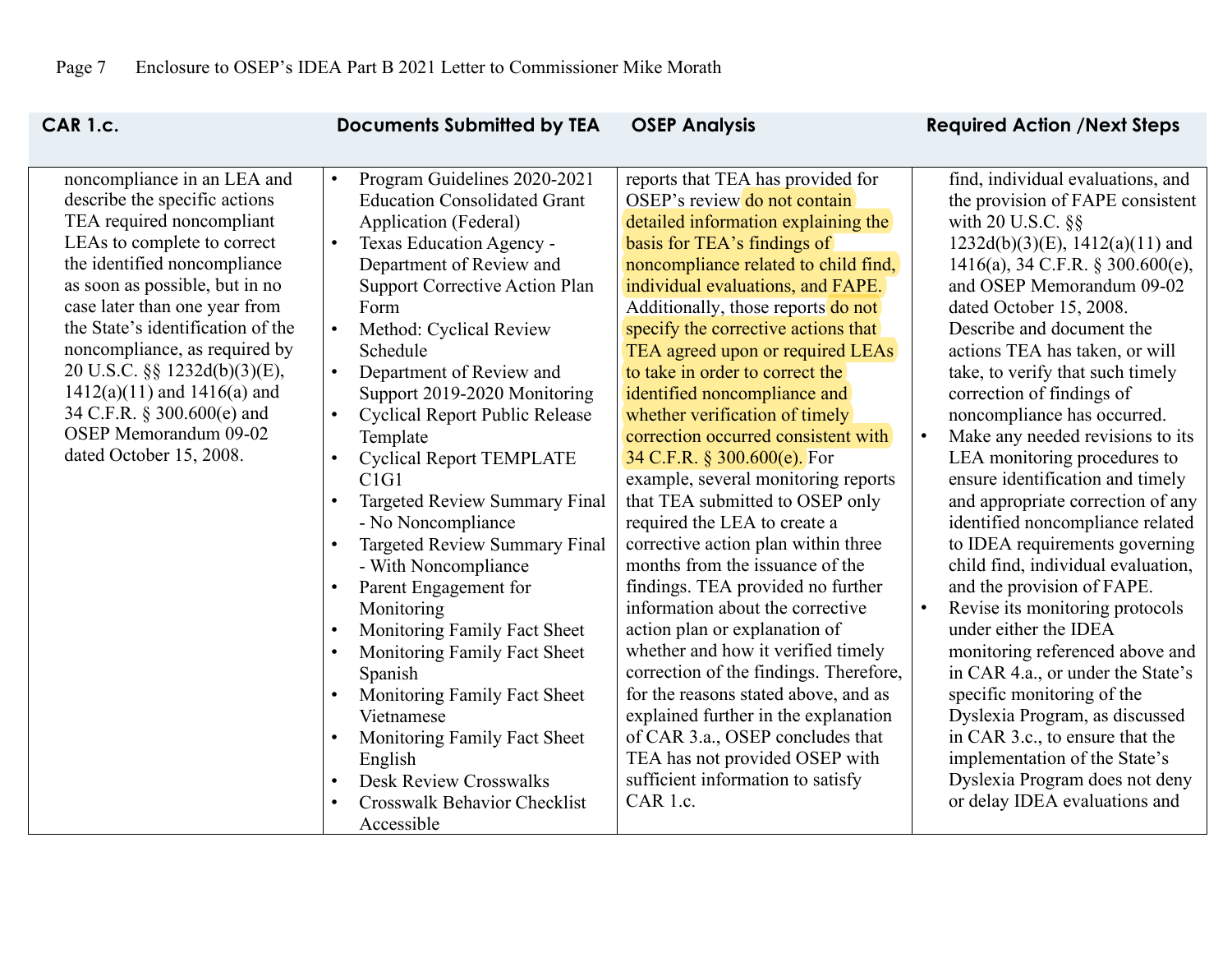| <b>CAR 1.c.</b> | <b>Documents Submitted by TEA</b>                                                                                                                                                                                                                                                                                                                                                                                                                                                                                                                                                                                                                                                                                                                                                                                                                                                                                                                           | <b>OSEP Analysis</b> | <b>Required Action /Next Steps</b>                               |
|-----------------|-------------------------------------------------------------------------------------------------------------------------------------------------------------------------------------------------------------------------------------------------------------------------------------------------------------------------------------------------------------------------------------------------------------------------------------------------------------------------------------------------------------------------------------------------------------------------------------------------------------------------------------------------------------------------------------------------------------------------------------------------------------------------------------------------------------------------------------------------------------------------------------------------------------------------------------------------------------|----------------------|------------------------------------------------------------------|
|                 | <b>Crosswalk Evaluation Checklist</b><br>$\bullet$<br>Accessible<br>Crosswalk IEP Content Checklist<br>$\bullet$<br>Accessible<br>Crosswalk IEP Development<br>$\bullet$<br>Checklist<br>Crosswalk Implementation<br>$\bullet$<br>Checklist Accessible.docx<br><b>Crosswalk Properly Constituted</b><br>$\bullet$<br>ARDs Checklist<br><b>Crosswalk State Assessment</b><br>$\bullet$<br>checklist<br><b>Crosswalk Transition Checklist</b><br>20200107 Sample Table Method<br>(Revised)<br>Desk Review Rubric.pdf<br>$\bullet$<br>Desk Review Step by Step 2<br><b>Review and Support Desk</b><br>$\bullet$<br>Review Protocol 2019-2020<br>Stakeholder Survey<br>$\bullet$<br><b>Monitoring Training</b><br>Compliance Team Revised<br>Desk Review Fidelity Training<br>Desk Review Fidelity Training<br>Agenda<br>Monitoring Training and<br><b>Resources 2020-2021</b><br><b>On-site Review</b><br>$\bullet$<br>Virtual Onsite (COVID<br>Accommodation) |                      | the provision of FAPE to eligible<br>children with disabilities. |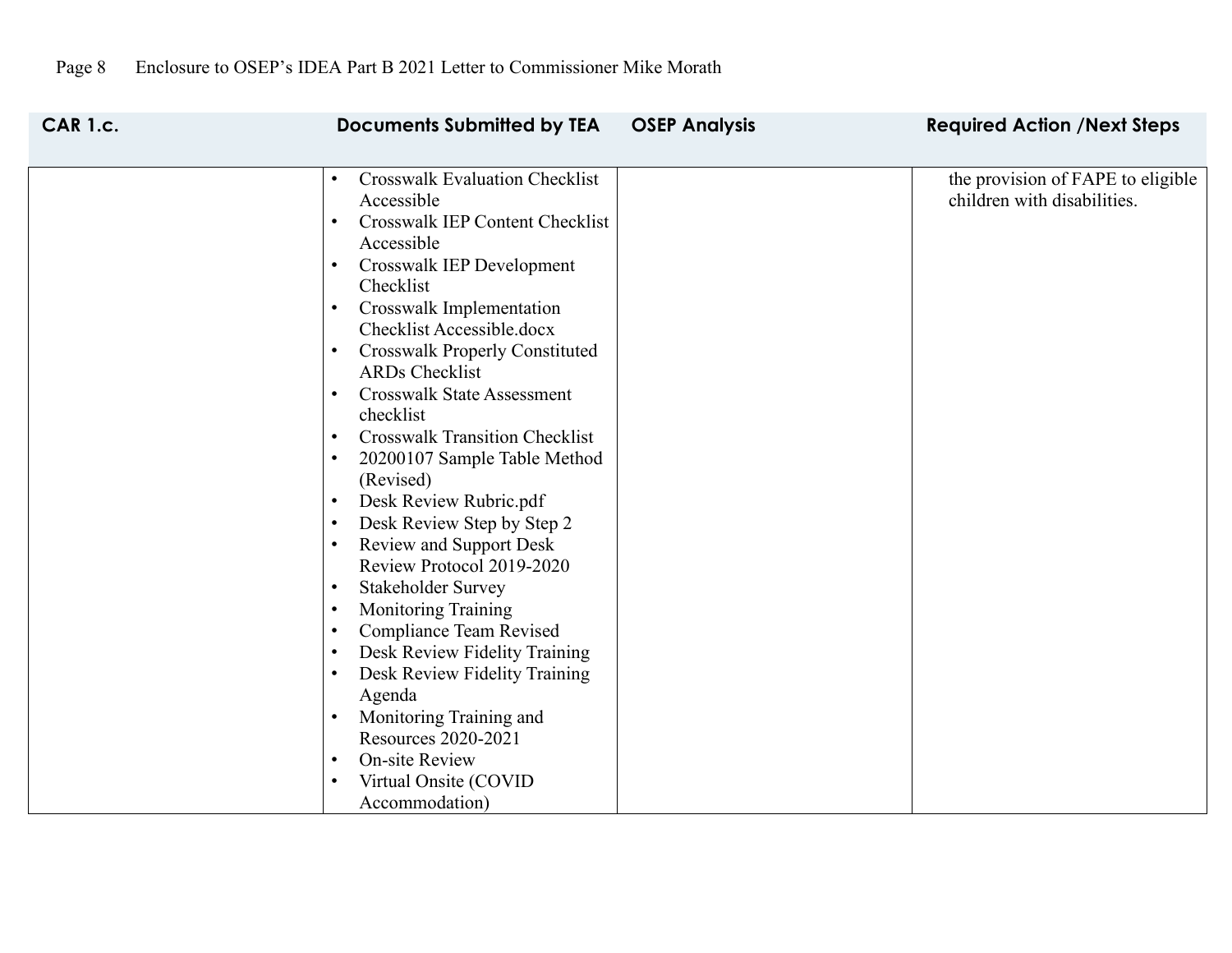| <b>CAR 1.c.</b> | <b>Documents Submitted by TEA</b>                                                                                                                                                                                                                                                                                                                                                                                                                                                                                                                                                                                                                                                                                                                                                                                                                                                                                                                                                                                                                   | <b>OSEP Analysis</b> | <b>Required Action /Next Steps</b> |
|-----------------|-----------------------------------------------------------------------------------------------------------------------------------------------------------------------------------------------------------------------------------------------------------------------------------------------------------------------------------------------------------------------------------------------------------------------------------------------------------------------------------------------------------------------------------------------------------------------------------------------------------------------------------------------------------------------------------------------------------------------------------------------------------------------------------------------------------------------------------------------------------------------------------------------------------------------------------------------------------------------------------------------------------------------------------------------------|----------------------|------------------------------------|
|                 | Virtual Onsite 2020 2021<br>$\bullet$<br>Internal Guidance<br><b>Onsite Monitoring Process</b><br>$\bullet$<br>On-Site Activities Agenda<br>$\bullet$<br>On-site Monitoring Internal<br>$\bullet$<br>Agenda<br><b>On-Site Student Observation</b><br>$\bullet$<br>Protocol<br>On-Site Wireframes DRAFT 8-<br>$\bullet$<br>04-2020<br>Send application onsite<br>$\bullet$<br>wireframe<br>Promising Practices Spring 2020<br>$\bullet$<br>pilot Fall 2021 Rollout<br>Promising Practices Outline 06-<br>$\bullet$<br>11-2020<br><b>Promising Practices Process</b><br>$\bullet$<br>Flow Revised 06-15-2020<br>R&S Internal Timeline 9-11-20<br>$\bullet$<br>Accessible<br>RDA and DMS Monitoring<br>$\bullet$<br>Process Manuals<br>Dyslexia Program Eval - one-<br>$\bullet$<br>pager - 7-22-20 draft<br>Intensive Supports One-Pager 9-<br>$\bullet$<br>30-20 DRAFT (1)<br><b>Results Driven Accountability</b><br>$\bullet$<br>Manual 2020 Final<br><b>Review and Support Selection</b><br>$\bullet$<br>Methodology for Monitoring<br>Activities |                      |                                    |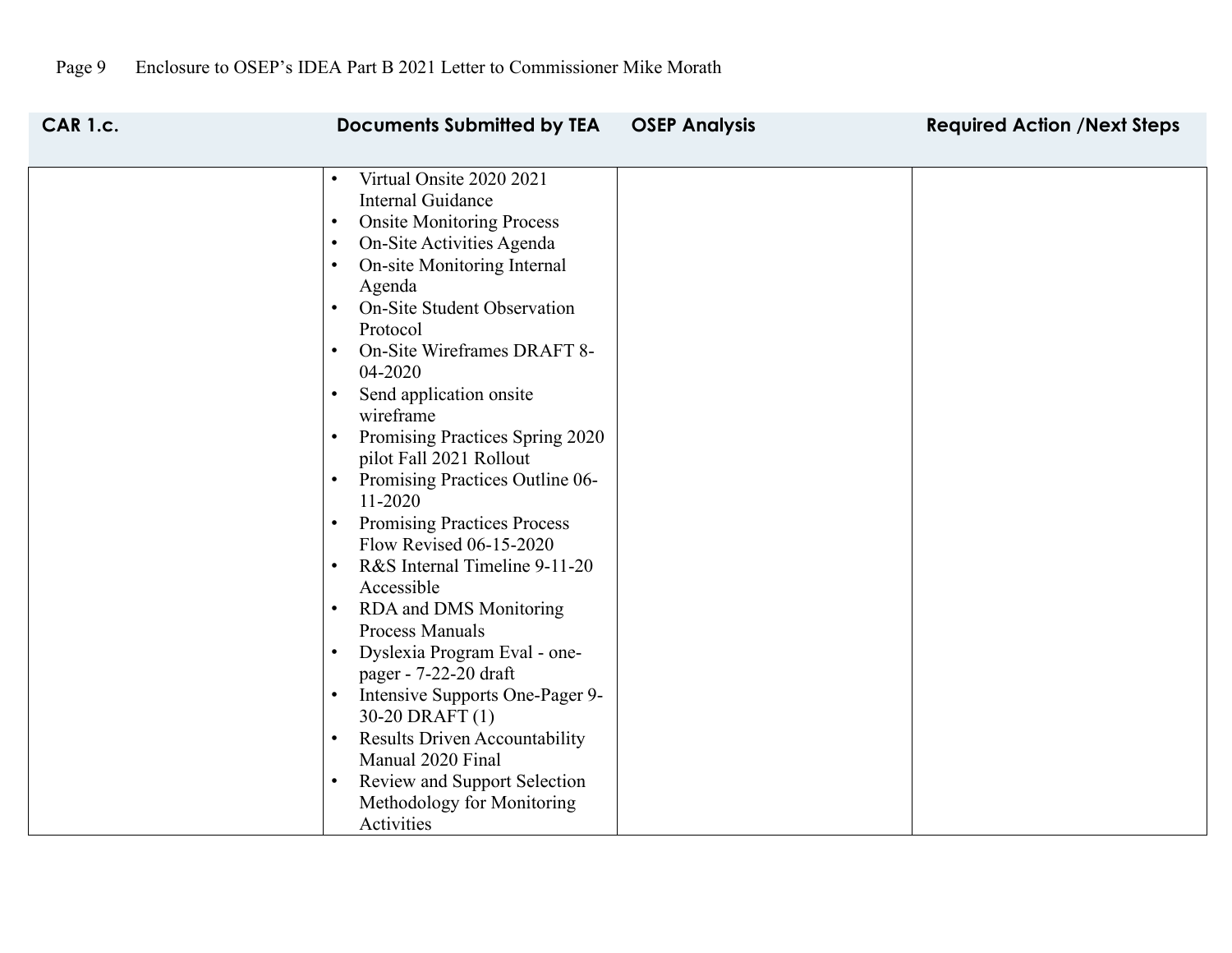| <b>CAR 1.c.</b> | <b>Documents Submitted by TEA</b>                                                                                                                                                                                                                                                                                                                                                                                                                                                                                                                                                                                                                                                                                                                                                                                                                                                                                                                                                                                                                                                                                      | <b>OSEP Analysis</b> | <b>Required Action /Next Steps</b> |
|-----------------|------------------------------------------------------------------------------------------------------------------------------------------------------------------------------------------------------------------------------------------------------------------------------------------------------------------------------------------------------------------------------------------------------------------------------------------------------------------------------------------------------------------------------------------------------------------------------------------------------------------------------------------------------------------------------------------------------------------------------------------------------------------------------------------------------------------------------------------------------------------------------------------------------------------------------------------------------------------------------------------------------------------------------------------------------------------------------------------------------------------------|----------------------|------------------------------------|
|                 | SPED Monitoring Stakeholder<br>$\bullet$<br>FAQ2019<br><b>TEA Special Education</b><br>$\bullet$<br>Monitoring One-Pager (1)<br><b>TEA-Monitoring Manual</b><br>$\bullet$<br><b>Updated Final</b><br>Special Education Self-<br>$\bullet$<br>Assessment<br>Self-Assessment 9-8-2020<br>$\bullet$<br><b>AnLAR</b> Final<br>Special Education Stakeholder<br>$\bullet$<br>Surveys. Interviews-Monitoring<br><b>Campus Level Desk Review</b><br>$\bullet$<br><b>Interview Questions</b><br><b>Evaluation Staff Desk Review</b><br>$\bullet$<br><b>Interview Questions</b><br>GE and SE Teacher Desk<br>$\bullet$<br><b>Review Interview Questions</b><br>Parent interview questions.docx<br>$\bullet$<br>Stakeholder survey cover letter<br>$\bullet$<br>2020<br>Stakeholder Feedback<br>$\bullet$<br>Stakeholder Feedback Survey<br>$\bullet$<br>Strategic Support Plan<br>$\bullet$<br>2020-21 RDA Intervention<br>$\bullet$<br>Requirements<br><b>Ascend Texas Access Guidance</b><br>$\bullet$<br>SSP - Internal Resource -<br>$\bullet$<br><b>Question Bank</b><br>183 KB, Modified: 10-21-20<br>$\bullet$<br>3:23AM |                      |                                    |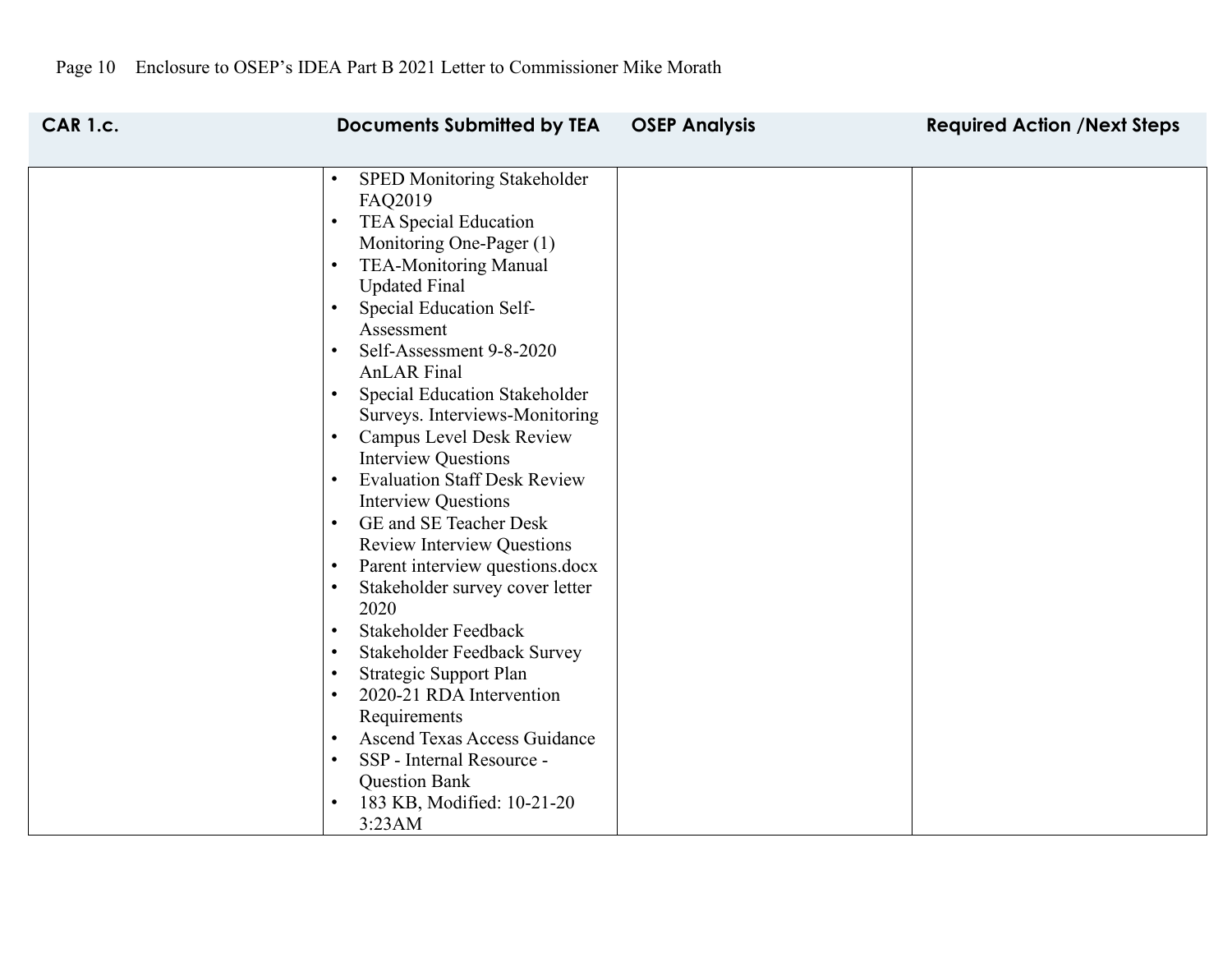| <b>CAR 1.c.</b> | <b>Documents Submitted by TEA</b>                                                                                                                                                                                                                                                                                                                                                                                                  | <b>OSEP Analysis</b> | <b>Required Action /Next Steps</b> |
|-----------------|------------------------------------------------------------------------------------------------------------------------------------------------------------------------------------------------------------------------------------------------------------------------------------------------------------------------------------------------------------------------------------------------------------------------------------|----------------------|------------------------------------|
|                 | SSP Rubric<br>$\bullet$<br>Strategic Support Plan<br>$\bullet$<br><b>Communication Protocol</b><br><b>INTERNAL</b><br>strategic-support-plan-quick<br>Updated TEA-SSP-Form2020<br>$\bullet$<br><b>Targeted Monitoring Method</b><br><b>Trending Topics Supporting</b><br>$\bullet$<br><b>Monitoring Findings</b><br>Trending Topics in Monitoring<br>$\bullet$<br>Issue 1<br>Trending Topics in Monitoring<br>$\bullet$<br>Issue 2 |                      |                                    |
| <b>CAR 1.d.</b> | <b>Documents Submitted by TEA</b>                                                                                                                                                                                                                                                                                                                                                                                                  | <b>OSEP Analysis</b> | <b>Required Action /Next Steps</b> |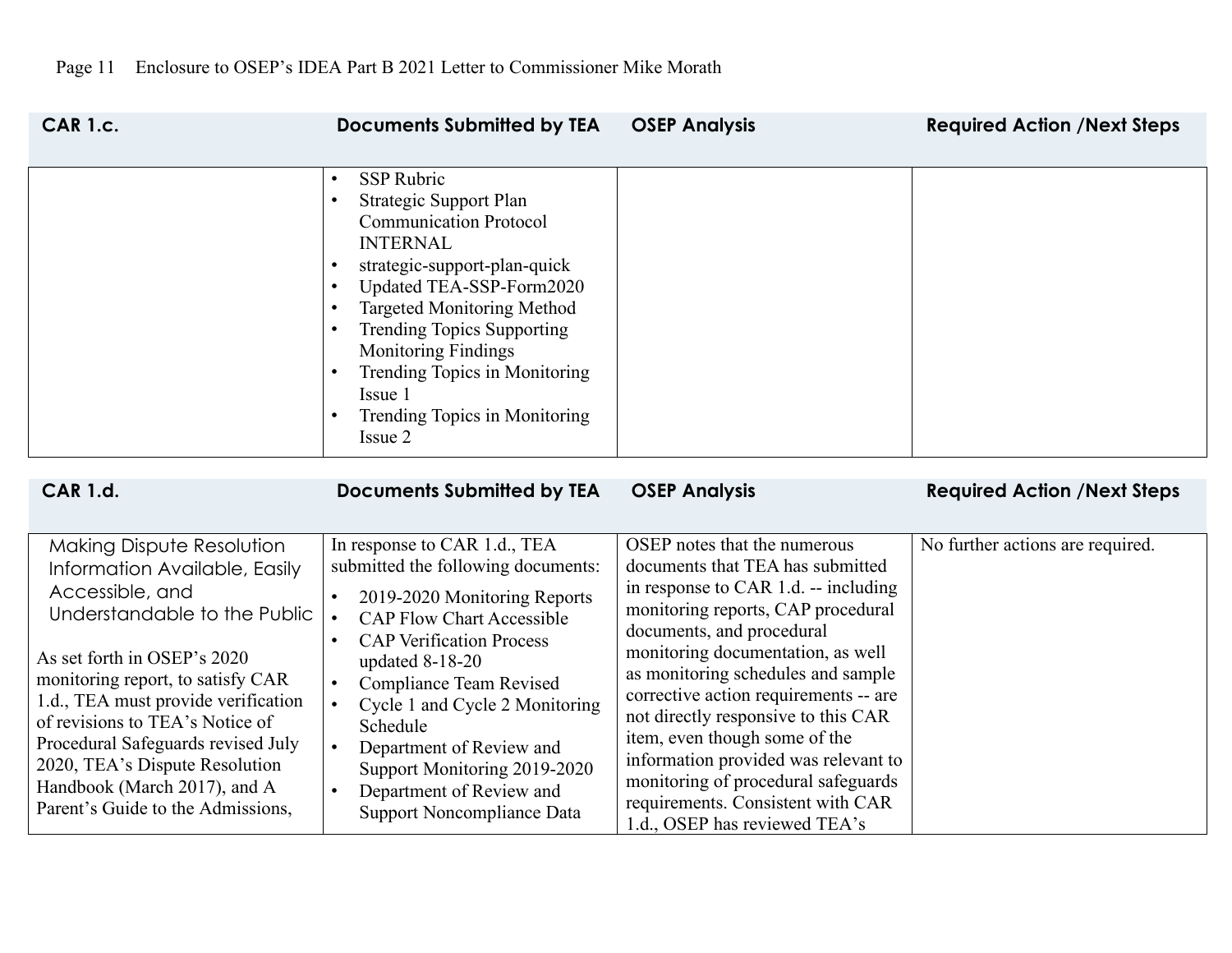| <b>CAR 1.d.</b>                                                                                                                                                                                                                                                                                                                                                                                                                                                              | <b>Documents Submitted by TEA</b>                                                                                                                                                                                                                                                                                                                                              | <b>OSEP Analysis</b>                                                                                                                                                                                                                                                                                                                                                                                                                                                                                                                                                                                                                                                                                                                                                                                                                                                                                                                                                                                                                                      | <b>Required Action /Next Steps</b> |
|------------------------------------------------------------------------------------------------------------------------------------------------------------------------------------------------------------------------------------------------------------------------------------------------------------------------------------------------------------------------------------------------------------------------------------------------------------------------------|--------------------------------------------------------------------------------------------------------------------------------------------------------------------------------------------------------------------------------------------------------------------------------------------------------------------------------------------------------------------------------|-----------------------------------------------------------------------------------------------------------------------------------------------------------------------------------------------------------------------------------------------------------------------------------------------------------------------------------------------------------------------------------------------------------------------------------------------------------------------------------------------------------------------------------------------------------------------------------------------------------------------------------------------------------------------------------------------------------------------------------------------------------------------------------------------------------------------------------------------------------------------------------------------------------------------------------------------------------------------------------------------------------------------------------------------------------|------------------------------------|
| Review, and Dismissal Process (July<br>2020). On October 27, 2020, OSEP<br>outlined needed revisions to the<br>referenced documents in an<br>Appendix to its 2020 monitoring<br>report. OSEP's 2020 monitoring<br>report also requested that TEA<br>provide a plan to distribute these<br>revised documents to LEAs, parents,<br>and other stakeholders, as well as a<br>plan to make these revised<br>documents available to parents who<br>are limited English proficient. | LEA steps required to correct<br>Noncompliance 8-18-20<br>SPED Corrective Action Plan 19<br>$\bullet$<br>Updated Ascend TEA-CAP-<br>$\bullet$<br>Form 2020<br>Notice of Procedural Safeguards,<br>$\bullet$<br>2021<br>TEA's Dispute Resolution<br>$\bullet$<br>Handbook, 2021<br>TEA's Parent's Guide to the<br>$\bullet$<br>Admission, Review, and<br>Dismissal Process 2021 | Notice of Procedural Safeguards,<br>Dispute Resolution Handbook, and<br>A Parent's Guide to the ARD<br>Process, has informed TEA of the<br>specific edits that were needed to<br>comply with IDEA requirements and<br>has also made several suggestions to<br>improve the clarity of the<br>documents. Upon further review of<br>the revised documents that TEA<br>submitted on February 24 and April<br>14, 2021, OSEP has determined that<br>TEA made the required edits and<br>addressed OSEP's suggestions<br>transmitted to TEA in the Appendix<br>to the 2020 monitoring report dated<br>October 27, 2020, and the additional<br>edits and suggestions transmitted to<br>TEA on January 5, 2021, and April<br>14, 2021. As of April 14, 2021,<br>OSEP has verified that TEA has<br>made all OSEP's requested edits to<br>the Dispute Resolution Handbook,<br>Notice of Procedural Safeguards,<br>and A Parent's Guide to the ARD<br>Process. Currently, these documents<br>are posted on TEA's website and are<br>available in English and Spanish. |                                    |
|                                                                                                                                                                                                                                                                                                                                                                                                                                                                              |                                                                                                                                                                                                                                                                                                                                                                                | TEA also has informed OSEP that it<br>intends to translate the documents<br>into Vietnamese and Arabic and                                                                                                                                                                                                                                                                                                                                                                                                                                                                                                                                                                                                                                                                                                                                                                                                                                                                                                                                                |                                    |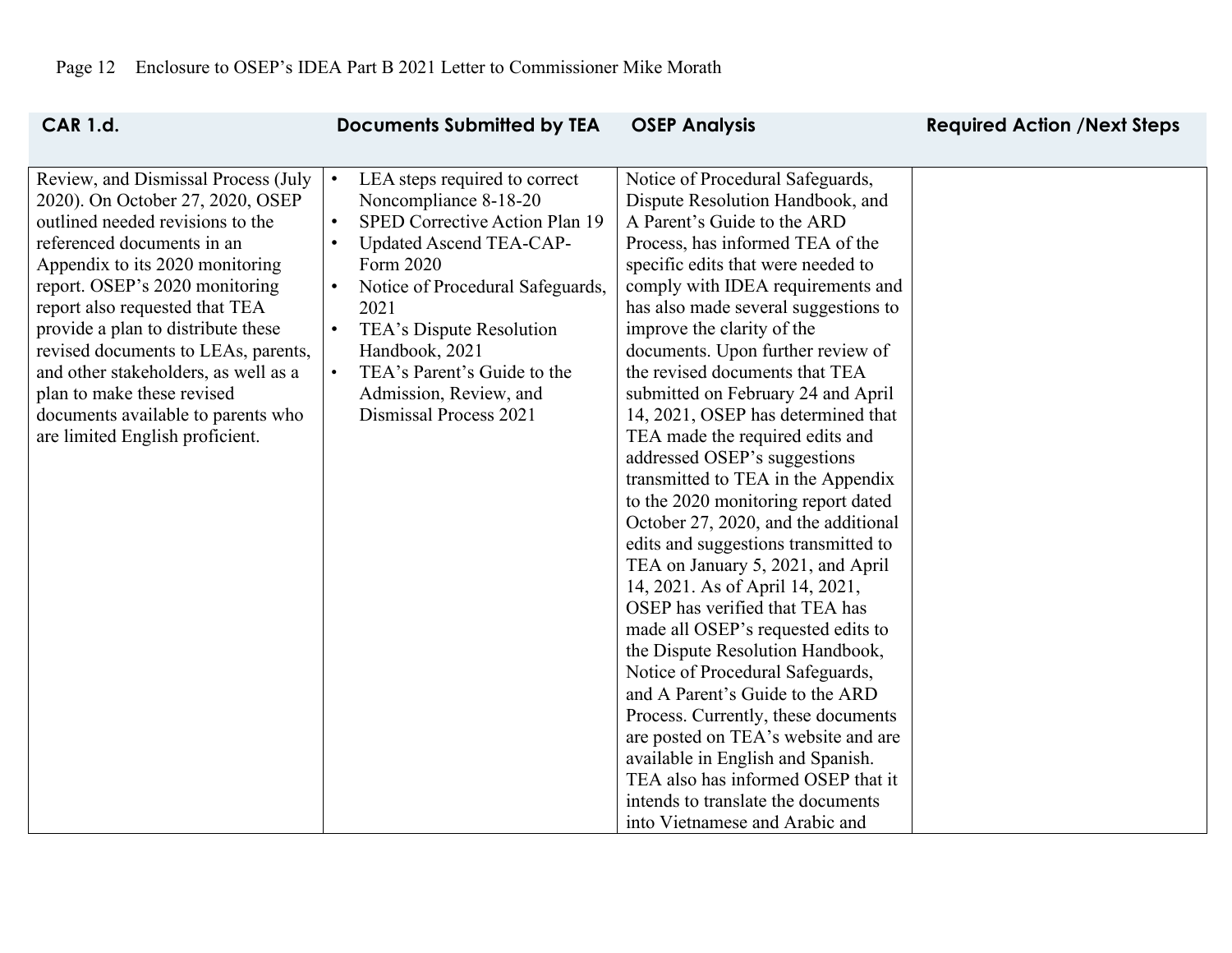| <b>CAR 1.d.</b> | <b>Documents Submitted by TEA</b> | <b>OSEP Analysis</b>                                                                                                                                                                                                                                                                                                                                                                                                                                                                                     | <b>Required Action /Next Steps</b> |
|-----------------|-----------------------------------|----------------------------------------------------------------------------------------------------------------------------------------------------------------------------------------------------------------------------------------------------------------------------------------------------------------------------------------------------------------------------------------------------------------------------------------------------------------------------------------------------------|------------------------------------|
|                 |                                   | make them available to parents.<br>OSEP appreciates TEA's efforts to<br>ensure that the required information<br>provided to parents about IDEA's<br>dispute resolution procedures is both<br>accurate and consistent with<br>applicable IDEA requirements and<br>that dispute resolution information is<br>made available to parents, is easily<br>accessible, and is provided in a<br>format that is understandable to the<br>public. Accordingly, OSEP<br>concludes that TEA has satisfied<br>CAR 1.d. |                                    |

| <b>CAR 1.e.</b>                                                                                                                                                                                                                                                                                                                                                                                                               | <b>Documents Submitted by TEA</b>                                                                                                                                                                                                                                                                            | <b>OSEP Analysis</b>                                                                                                                                                                                                                                                                                                                                  | <b>Required Action /Next Steps</b> |
|-------------------------------------------------------------------------------------------------------------------------------------------------------------------------------------------------------------------------------------------------------------------------------------------------------------------------------------------------------------------------------------------------------------------------------|--------------------------------------------------------------------------------------------------------------------------------------------------------------------------------------------------------------------------------------------------------------------------------------------------------------|-------------------------------------------------------------------------------------------------------------------------------------------------------------------------------------------------------------------------------------------------------------------------------------------------------------------------------------------------------|------------------------------------|
| Ongoing Training of Hearing<br>Officers, Mediators, and<br><b>Complaint Investigators</b><br>As set forth in OSEP's 2020<br>monitoring report, to satisfy CAR<br>1.e., TEA was required to provide<br>evidence of ongoing trainings<br>conducted for the State's hearing<br>officers, mediators, and complaint<br>investigators since February 2019 on<br>IDEA's FAPE, child find, and<br>individual evaluation requirements, | In response to CAR 1.e., TEA<br>submitted the following documents:<br>April 2019 Agenda and Training<br>Material<br>April 2020 Agenda and Training<br>Material<br>Hearing Officer Training April<br>2019<br>May 2018 Agenda and Training<br>Material<br>November 2018 Agenda and<br><b>Training Material</b> | The above documents demonstrate<br>that TEA has completed the<br>necessary actions to satisfy CAR 1.e.<br>OSEP appreciates TEA's efforts to<br>ensure that Training on applicable<br>IDEA requirements relevant to child<br>find, individual evaluations and<br>FAPE has occurred for Hearing<br>Officers, Mediators, and Complaint<br>Investigators. | No further actions are required.   |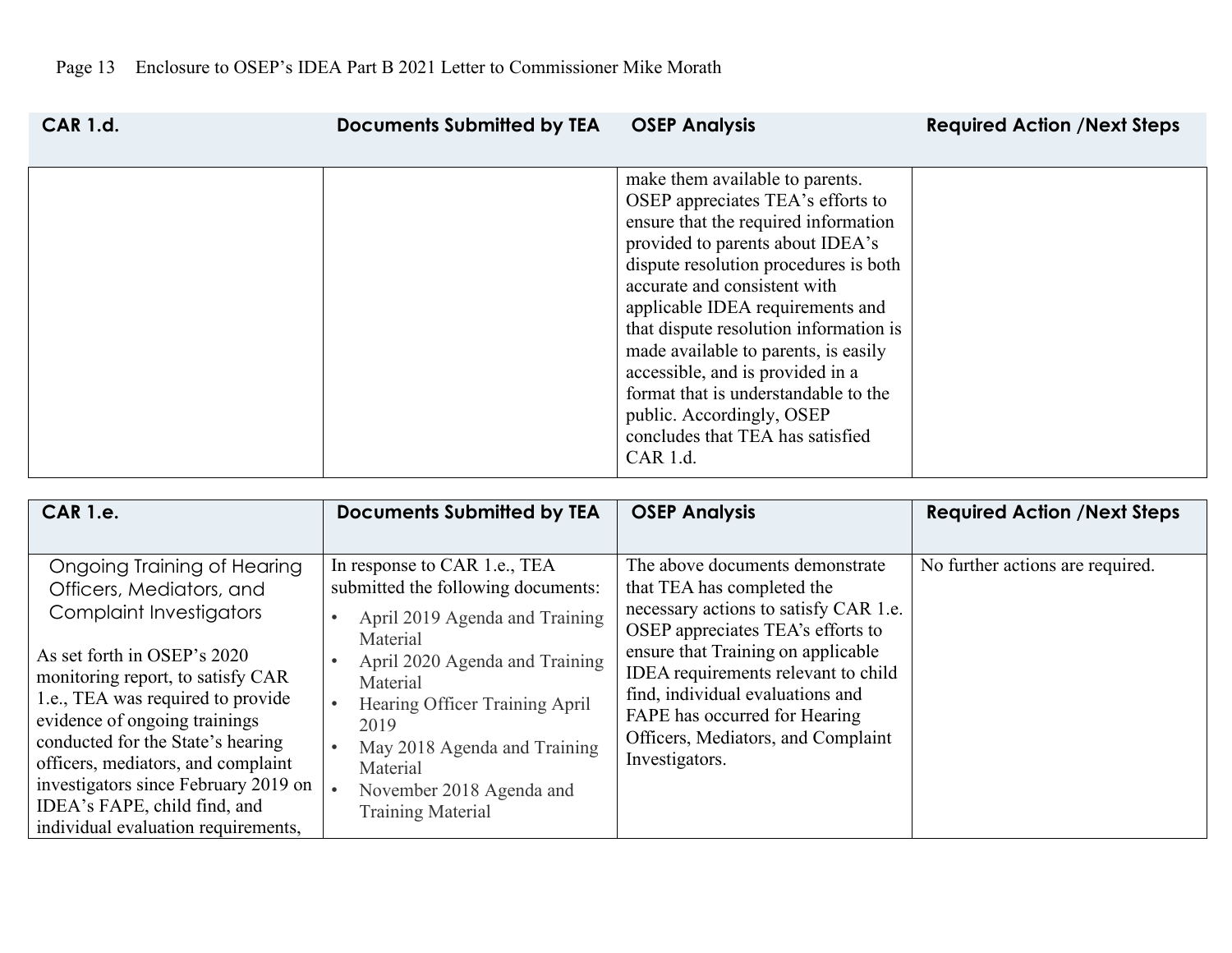| <b>CAR 1.e.</b>                                                                                                                                                          | <b>Documents Submitted by TEA</b>                                                                                                   | <b>OSEP Analysis</b> | <b>Required Action /Next Steps</b> |
|--------------------------------------------------------------------------------------------------------------------------------------------------------------------------|-------------------------------------------------------------------------------------------------------------------------------------|----------------------|------------------------------------|
| including dates of trainings<br>previously held and any trainings<br>that occurred during Federal Fiscal<br>Year (FFY) 2020 and that have been<br>scheduled in FFY 2021. | November 2019 Agenda and<br><b>Training Material</b><br>November 2020 Training<br>Agenda<br>Training Sign-In Sheets - 2018-<br>2020 |                      |                                    |

OSEP Finding #2: TEA failed to ensure that FAPE was made available to all children with disabilities residing in the State in Texas's mandated age ranges (ages 3 through 21), as required by IDEA section 612(a)(1) and its implementing regulation at 34 C.F.R. § 300.101.

| <b>CAR 2.a.</b>                                                                                                                                                                                                                                                                                                                                                                       | <b>Documents Submitted by TEA</b>                                                                                                                                                                                                                                                                                                               | <b>OSEP Analysis</b>                                                                                                                                                                                                                                                                                                                                                                                                                                                            | <b>Required Action /Next Steps</b>                                                                                                                                                                                                                                                                                                   |
|---------------------------------------------------------------------------------------------------------------------------------------------------------------------------------------------------------------------------------------------------------------------------------------------------------------------------------------------------------------------------------------|-------------------------------------------------------------------------------------------------------------------------------------------------------------------------------------------------------------------------------------------------------------------------------------------------------------------------------------------------|---------------------------------------------------------------------------------------------------------------------------------------------------------------------------------------------------------------------------------------------------------------------------------------------------------------------------------------------------------------------------------------------------------------------------------------------------------------------------------|--------------------------------------------------------------------------------------------------------------------------------------------------------------------------------------------------------------------------------------------------------------------------------------------------------------------------------------|
| Requiring All LEAs to Distribute<br>Information to Each Student's<br>Family<br>As set forth in OSEP's 2020<br>monitoring report, to satisfy CAR<br>2.a., TEA was required to provide<br>evidence that all LEAs have posted<br>accurate and complete information<br>related to IDEA's child find,<br>individual evaluation, and FAPE<br>requirements on their websites for<br>parents. | In response to CAR 2.a., TEA<br>submitted the following documents:<br>2018-19 - COMPLETED - Right<br>to Information Status Report<br>2019-20 - COMPLETED - Right<br>to Information Status Report<br>2020-21 - COMPLETED - Right<br>to Information Status Report<br>Required Student Handbook<br><b>Statement Memorandum to</b><br>OSEP 10-21-20 | While OSEP appreciates TEA's<br>submission of the documents listed<br>above, TEA has not provided<br>evidence demonstrating that TEA<br>has distributed them to parents.<br>TEA informed OSEP that TEA<br>would use SB-139 to satisfy the<br>requirement that all LEAs post<br>accurate information related to<br>IDEA's child find, individual<br>evaluation, and FAPE<br>requirements on their websites for<br>parents. As noted in OSEP's<br>analysis of CAR 1.a., of the 43 | To satisfy CAR 2.a., within 30<br>days of the date of this letter, the<br>State must demonstrate to OSEP<br>that it has completed the required<br>actions referenced above in CAR<br>1.a., i.e., provide evidence that the<br>documents listed above have been<br>provided or made available to<br>parents in all LEAs in the State. |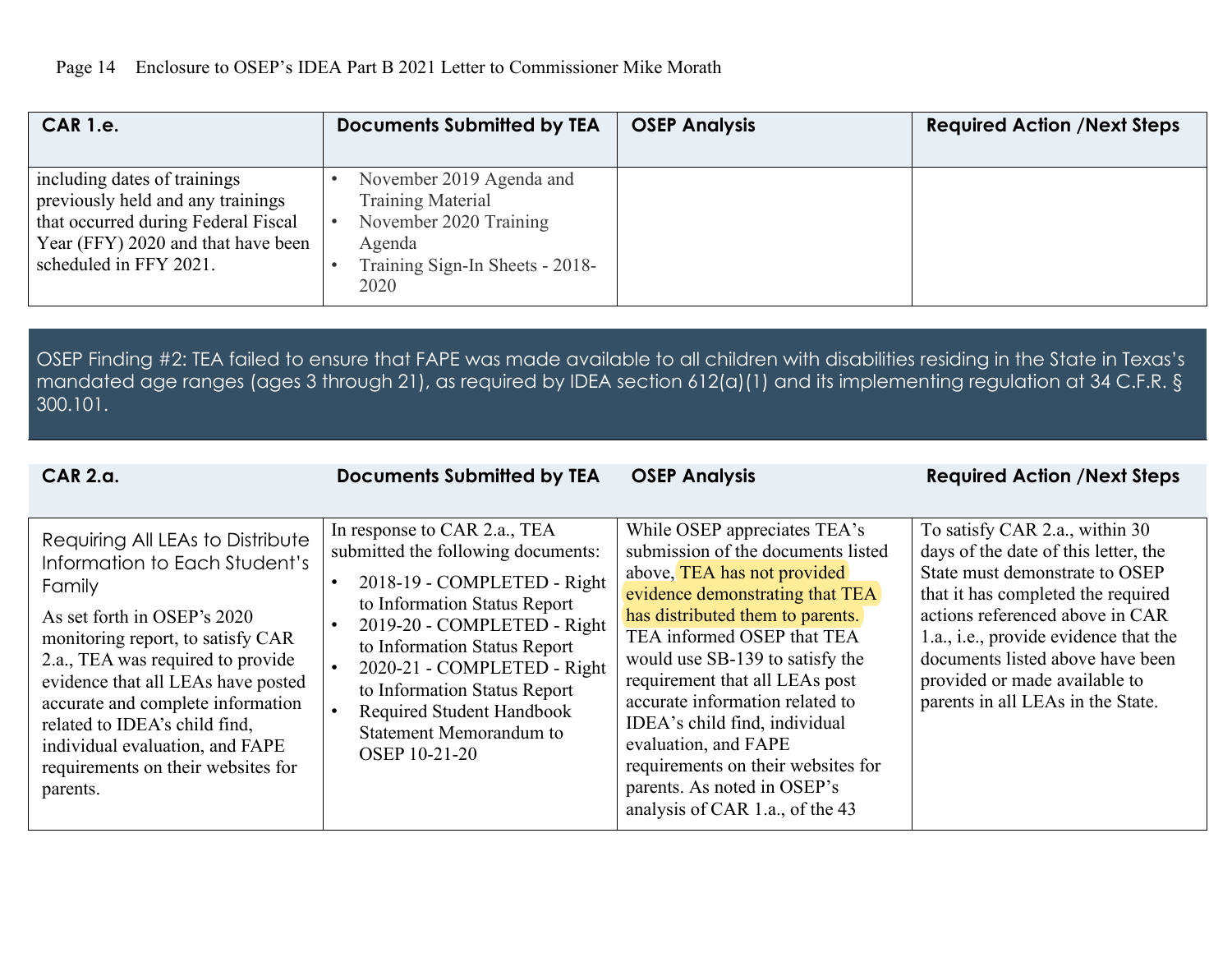| <b>CAR 2.a.</b>                                                                                                                                                                                                                                                 | <b>Documents Submitted by TEA</b>                                                                                            | <b>OSEP Analysis</b>                                                                                                                                                                                                                                                                                                                                                                                                                                                                                                                                                                                                         | <b>Required Action /Next Steps</b>                                                                                                                                                                                                                                     |
|-----------------------------------------------------------------------------------------------------------------------------------------------------------------------------------------------------------------------------------------------------------------|------------------------------------------------------------------------------------------------------------------------------|------------------------------------------------------------------------------------------------------------------------------------------------------------------------------------------------------------------------------------------------------------------------------------------------------------------------------------------------------------------------------------------------------------------------------------------------------------------------------------------------------------------------------------------------------------------------------------------------------------------------------|------------------------------------------------------------------------------------------------------------------------------------------------------------------------------------------------------------------------------------------------------------------------|
|                                                                                                                                                                                                                                                                 |                                                                                                                              | LEA websites that OSEP<br>reviewed, 28 selected by TEA and<br>15 selected by OSEP for on-site<br>monitoring, only 23 of those<br>websites contained the information<br>about IDEA's child find,<br>individual evaluation, and FAPE<br>requirements reflected in SB-139.<br>This constituted only 53.5% of the<br>LEAs that OSEP reviewed. TEA<br>has 1,207 LEAs and it is crucial<br>that all 1,207 of the State's LEAs<br>provide parents with accurate<br>information related to IDEA's<br>child find, individual evaluation<br>and FAPE requirements.<br>Therefore, OSEP concludes that<br>TEA has not satisfied CAR 2.a. |                                                                                                                                                                                                                                                                        |
| <b>CAR 2.b.</b>                                                                                                                                                                                                                                                 | <b>Documents Submitted by TEA</b>                                                                                            | <b>OSEP Analysis</b>                                                                                                                                                                                                                                                                                                                                                                                                                                                                                                                                                                                                         | <b>Required Action /Next Steps</b>                                                                                                                                                                                                                                     |
| Providing Guidance and<br>Information Regarding LEAs'<br>Legal Responsibilities under<br>State and Federal Law<br>As set forth in OSEP's 2020<br>monitoring report, to satisfy CAR<br>2.b., TEA must provide for OSEP's<br>review, its guidelines for providing | In response to CAR 2.b., TEA<br>submitted its Additional Services<br>Provision Memorandum to OSEP<br>dated October 21, 2020. | TEA submitted to OSEP the<br>above-referenced memorandum<br>which included a reference to a<br>web linked letter to administrators,<br>dated July 18, 2018, stating that<br>ARD committees (i.e., IEP teams)<br>are responsible for determining<br>what if any additional services<br>were necessary. However, the                                                                                                                                                                                                                                                                                                           | To satisfy CAR 2.b., within 30<br>days of the date of this letter, the<br>State must submit to OSEP:<br>The State's guidelines to LEAs<br>$\bullet$<br>for providing additional<br>services and supports for<br>students who were not<br>previously evaluated, but who |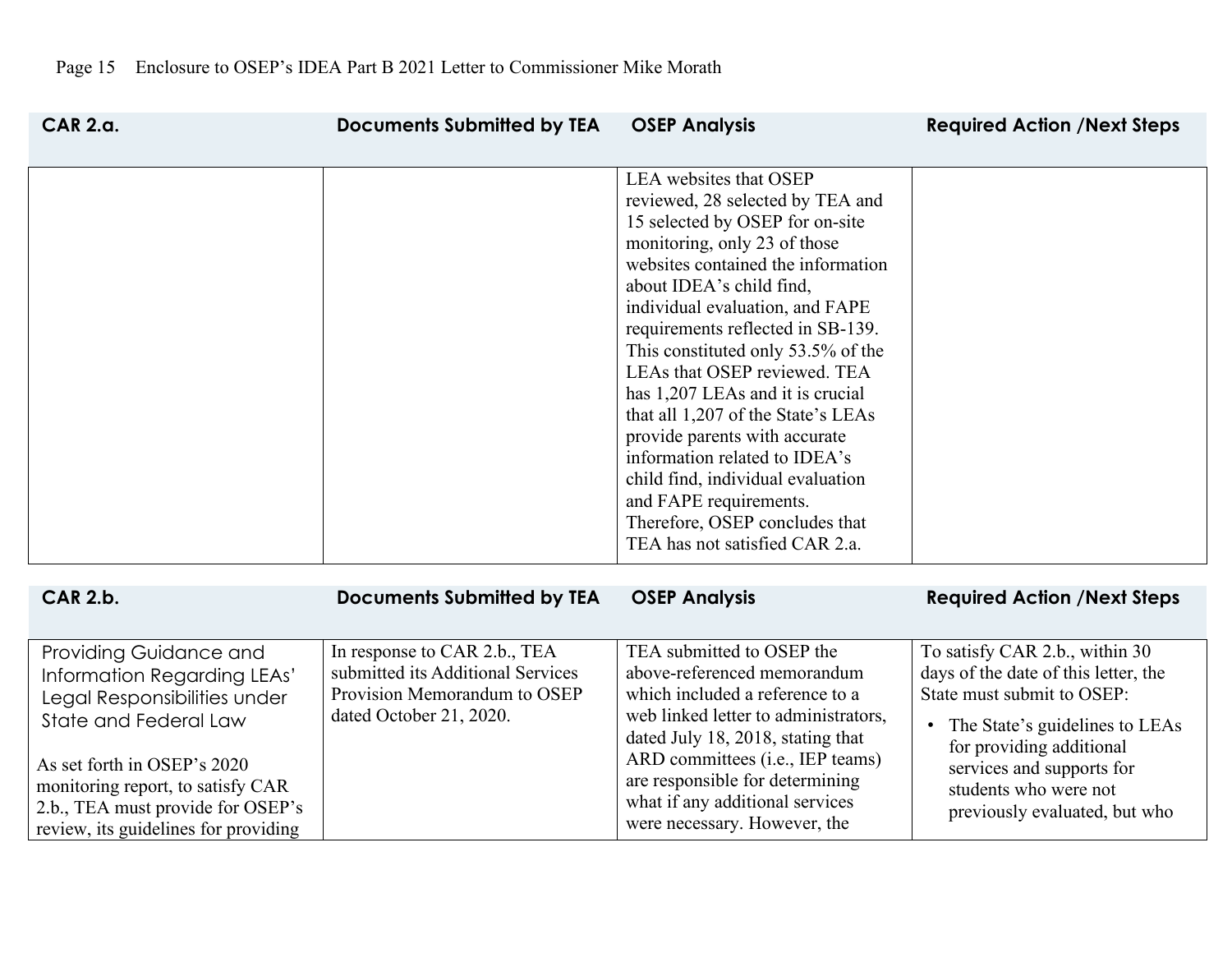| additional services and supports for<br>students who were not previously<br>evaluated, but who were later<br>evaluated and found eligible and<br>who were denied appropriate<br>services, and who require additional<br>services and supports in order to<br>receive FAPE, in light of services<br>and supports previously provided. |  | information contained in the letter<br>to administrators and in TEA's<br>memorandum only addressed the<br>definition of additional services. It<br>did not include the State's<br>guidelines for providing additional<br>services and supports to students<br>who were not previously<br>evaluated, but who were later<br>evaluated and found eligible and<br>who require additional services and<br>supports in order to remedy the<br>delay in the provision of FAPE to<br>the student. Therefore, OSEP<br>concludes that the documentation<br>that TEA has provided is<br>incomplete, does not satisfy CAR<br>2.b. and constitutes longstanding<br>noncompliance. | were later evaluated and found<br>eligible for special education<br>and related services and who<br>require additional services and<br>supports to remedy the delay in<br>the provision of FAPE to the<br>student. |
|--------------------------------------------------------------------------------------------------------------------------------------------------------------------------------------------------------------------------------------------------------------------------------------------------------------------------------------|--|----------------------------------------------------------------------------------------------------------------------------------------------------------------------------------------------------------------------------------------------------------------------------------------------------------------------------------------------------------------------------------------------------------------------------------------------------------------------------------------------------------------------------------------------------------------------------------------------------------------------------------------------------------------------|--------------------------------------------------------------------------------------------------------------------------------------------------------------------------------------------------------------------|
|--------------------------------------------------------------------------------------------------------------------------------------------------------------------------------------------------------------------------------------------------------------------------------------------------------------------------------------|--|----------------------------------------------------------------------------------------------------------------------------------------------------------------------------------------------------------------------------------------------------------------------------------------------------------------------------------------------------------------------------------------------------------------------------------------------------------------------------------------------------------------------------------------------------------------------------------------------------------------------------------------------------------------------|--------------------------------------------------------------------------------------------------------------------------------------------------------------------------------------------------------------------|

| <b>CAR 2.c.</b>                                                                                                                                                                                                                                              | <b>Documents Submitted by TEA</b>                                                                                                       | <b>OSEP Analysis</b>                                                                                                                                                                                                                                                                                  | <b>Required Action /Next Steps</b>                                                                                                                                                                                                                |
|--------------------------------------------------------------------------------------------------------------------------------------------------------------------------------------------------------------------------------------------------------------|-----------------------------------------------------------------------------------------------------------------------------------------|-------------------------------------------------------------------------------------------------------------------------------------------------------------------------------------------------------------------------------------------------------------------------------------------------------|---------------------------------------------------------------------------------------------------------------------------------------------------------------------------------------------------------------------------------------------------|
| Requiring LEAs to Collect and<br>Retain Data on Requests for<br>Evaluations and Outcomes of<br>Those Requests<br>As set forth in OSEP's 2020<br>monitoring report, to satisfy CAR<br>2.c., TEA must provide OSEP with<br>a report on the data collected from | In response to CAR 2.c., TEA<br>submitted:<br>SPP/APR IDEA Part B<br>Indicator 11 data<br>SPP data memorandum dated<br>$10 - 27 - 2020$ | In response to CAR 2.c., TEA<br>submitted State Performance<br>Plan/Annual Performance Report<br>(SPP/APR) IDEA Part B Indicator<br>11 data and an SPP data<br>memorandum dated 10-27-2020.<br>The SPP/APR Data submitted<br>included eligibility rates for School<br>Years (Sys) 2018-2019 and 2019- | To satisfy CAR 2.c., within 30 days<br>of the date of this letter, the State<br>must:<br>Provide to OSEP a report<br>specifying what data, if any,<br>were actually collected from its<br>LEAs during the 2018-2019<br>and 2019-2020 school years |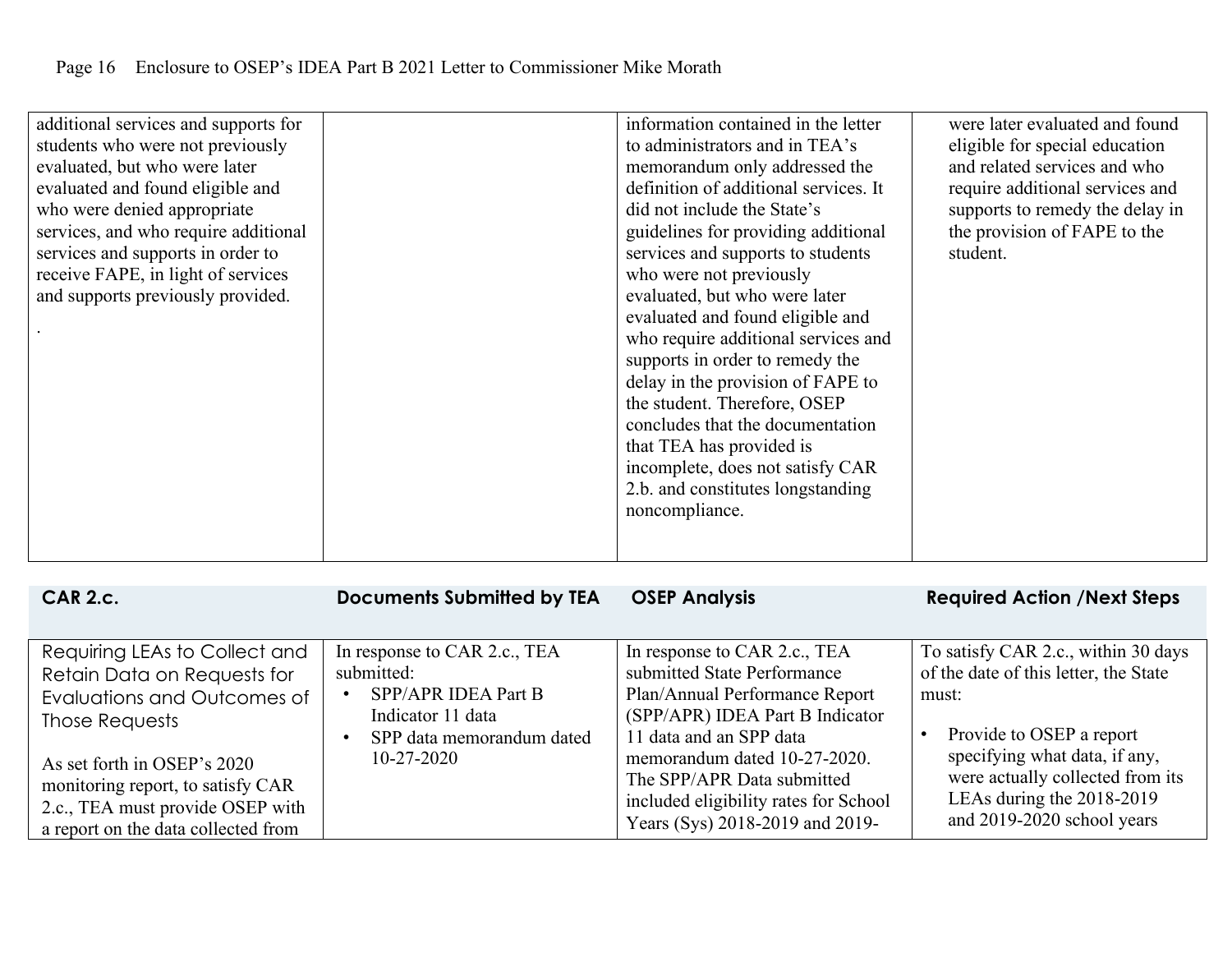| <b>CAR 2.c.</b>                                                                                                                                                                                                                                                                                                                                                                                                                                                                                                                                                                                                                      | <b>Documents Submitted by TEA</b> | <b>OSEP Analysis</b>                                                                                                                                                                                                                                                                                                                                                                                                                                                                                                                                                                                                                                                                                                                                                                                                     | <b>Required Action /Next Steps</b>                                                                                                                                                                                                                                                                                                                                                                                                                                                                                                                                                                                                |
|--------------------------------------------------------------------------------------------------------------------------------------------------------------------------------------------------------------------------------------------------------------------------------------------------------------------------------------------------------------------------------------------------------------------------------------------------------------------------------------------------------------------------------------------------------------------------------------------------------------------------------------|-----------------------------------|--------------------------------------------------------------------------------------------------------------------------------------------------------------------------------------------------------------------------------------------------------------------------------------------------------------------------------------------------------------------------------------------------------------------------------------------------------------------------------------------------------------------------------------------------------------------------------------------------------------------------------------------------------------------------------------------------------------------------------------------------------------------------------------------------------------------------|-----------------------------------------------------------------------------------------------------------------------------------------------------------------------------------------------------------------------------------------------------------------------------------------------------------------------------------------------------------------------------------------------------------------------------------------------------------------------------------------------------------------------------------------------------------------------------------------------------------------------------------|
| its LEAs during the 2018-2019 and<br>2019-2020 school years that must<br>include:<br>• The number of children referred<br>for IDEA evaluations;<br>The number of IDEA evaluations<br>$\bullet$<br>conducted;<br>• The number of children<br>determined eligible for special<br>education and related services;<br>The number of children for<br>$\bullet$<br>whom additional services and<br>supports were provided to ensure<br>the provision of FAPE; and<br>• The number of children for<br>whom additional services were<br>determined to be unnecessary for<br>the provision of FAPE and the<br>reasons for that determination. |                                   | 2020. The single page document<br>included information such as<br>children receiving a full evaluation<br>who should have been evaluated in a<br>prior school year; the number of<br>children ages 3-21 for whom parents<br>provided written consent for the<br>evaluation; and the number of<br>children that were found not eligible.<br>In its SPP/APR data memorandum,<br>with regard to the data described in<br>CAR 2.c., TEA stated the following,<br>"While TEA does not currently have<br>[the requested] data nor a system by<br>which to collect it, TEA has<br>developed a plan to collect the<br>requested data at a statewide level<br>beginning in the $[2020-2021]$ school<br>year. The first preliminary data<br>would be available from this new<br>collection near the end of calendar<br>year 2021." | and explain why the data<br>required to address the<br>noncompliance identified in<br>OSEP's 2018 monitoring report<br>were not reported by LEAs or<br>collected by TEA. Specifically,<br>TEA must provide the<br>following data:<br>The number of children<br>$\circ$<br>referred for IDEA<br>evaluations;<br>The number of children for<br>$\circ$<br>whom IDEA evaluations<br>were conducted.<br>The number of children for<br>$\circ$<br>whom evaluations were<br>conducted and were found<br>eligible for special<br>education and related<br>services.<br>The number of children for<br>$\circ$<br>whom additional services |
|                                                                                                                                                                                                                                                                                                                                                                                                                                                                                                                                                                                                                                      |                                   | The data that TEA has submitted<br>thus far are not responsive to this<br>CAR item and are therefore<br>insufficient to document correction<br>of the longstanding noncompliance<br>resulting from TEA's failure to<br>timely evaluate all children suspected<br>of having a disability under IDEA                                                                                                                                                                                                                                                                                                                                                                                                                                                                                                                       | and supports were provided<br>that were determined<br>necessary to ensure the<br>provision of FAPE in light<br>of services previously<br>provided.<br>The number of children for<br>$\Omega$<br>whom additional services<br>were determined to be                                                                                                                                                                                                                                                                                                                                                                                 |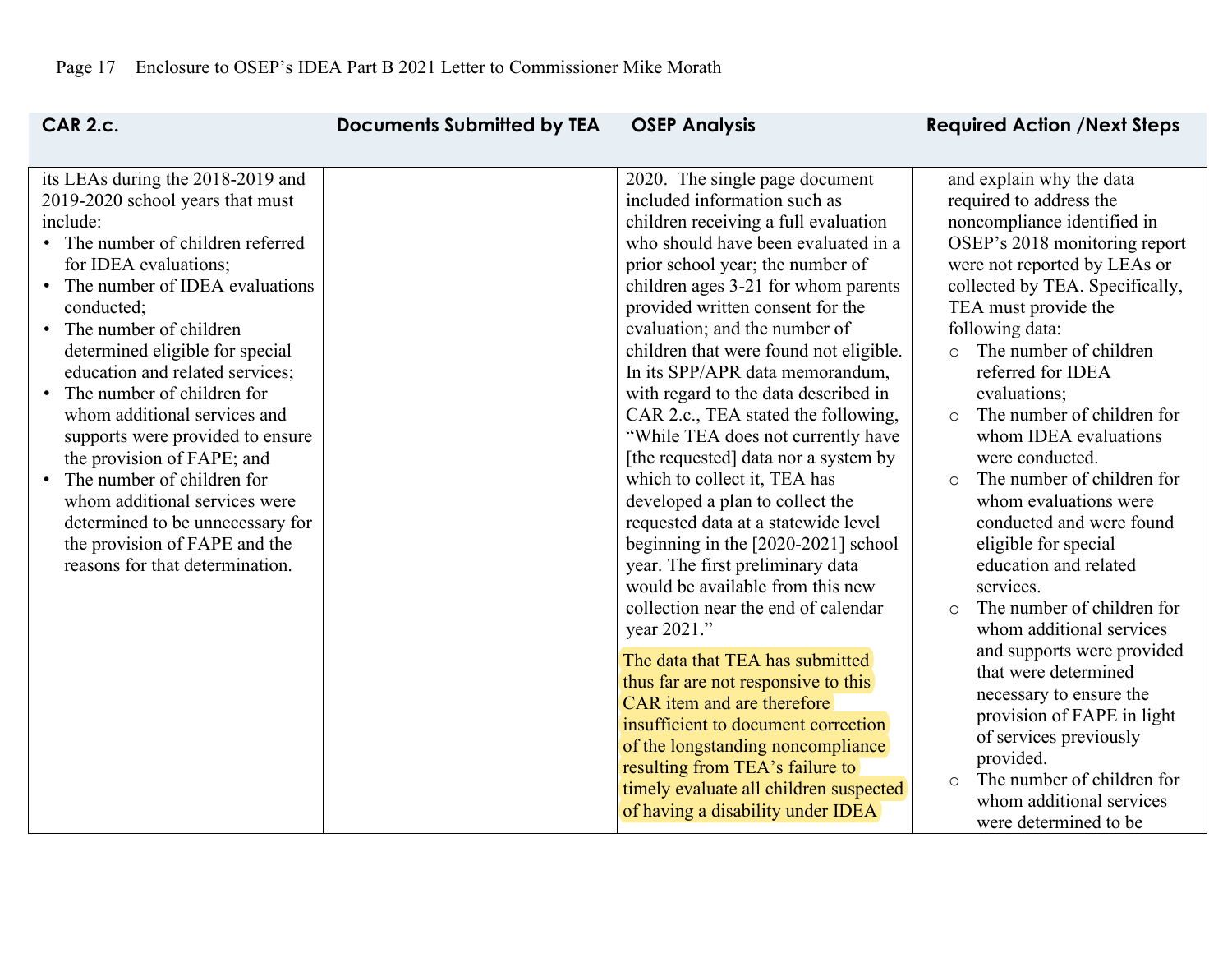| <b>CAR 2.c.</b> | <b>Documents Submitted by TEA</b> | <b>OSEP Analysis</b>                                                                                                                                                                                                                                                                                                                                                                                                                                                                                                                                                                                                                                                                                                                                                                   | <b>Required Action /Next Steps</b>                                                                                                                                                                                                                                                                                                                                                                                                                                                                                                                                                                                                                                                                                                                                                                                                                                                                                                                              |
|-----------------|-----------------------------------|----------------------------------------------------------------------------------------------------------------------------------------------------------------------------------------------------------------------------------------------------------------------------------------------------------------------------------------------------------------------------------------------------------------------------------------------------------------------------------------------------------------------------------------------------------------------------------------------------------------------------------------------------------------------------------------------------------------------------------------------------------------------------------------|-----------------------------------------------------------------------------------------------------------------------------------------------------------------------------------------------------------------------------------------------------------------------------------------------------------------------------------------------------------------------------------------------------------------------------------------------------------------------------------------------------------------------------------------------------------------------------------------------------------------------------------------------------------------------------------------------------------------------------------------------------------------------------------------------------------------------------------------------------------------------------------------------------------------------------------------------------------------|
|                 |                                   | and to provide FAPE to all eligible<br>children in a timely manner.<br>SPP/APR IDEA Part B Indicator 11<br>data are not responsive to this CAR<br>item, and the memorandum admits<br>that the requested data will not be<br>available until some point in the<br>future. In its CAR submission, TEA<br>admitted that it did not collect data<br>from its LEAs for the 2018-2019 and<br>the 2019-2020 school years as<br>required. Thus, OSEP concludes that<br>TEA has not provided evidence that<br>it has addressed the required actions<br>relating to finding number 2 in<br>OSEP's January 11, 2018 monitoring<br>report regarding TEA's failure to<br>provide FAPE to all eligible children<br>with disabilities in Texas and this<br>constitutes longstanding<br>noncompliance. | unnecessary for the<br>provision of FAPE in light<br>of services previously<br>provided and the reasons<br>for those determinations.<br>Provide a copy of the reporting<br>template and/or instructions it<br>has provided to its LEAs to<br>collect the data required under<br>CAR 2.c for the 2020-2021<br>school year, including a<br>preliminary report of data<br>collected from LEAs for the<br>2020-2021 school year that<br>provides the data referenced in<br>the required action<br>immediately above.<br>If TEA has not required its LEAs<br>to report the data described<br>above for the 2020-2021 school<br>year or has not collected the<br>required data from its LEAs,<br>TEA must provide evidence<br>demonstrating that it has revised<br>its data collection system<br>consistent with CAR 2.c and<br>must describe the specific<br>actions it has taken to revise its<br>data collection system to ensure<br>that the required data can be |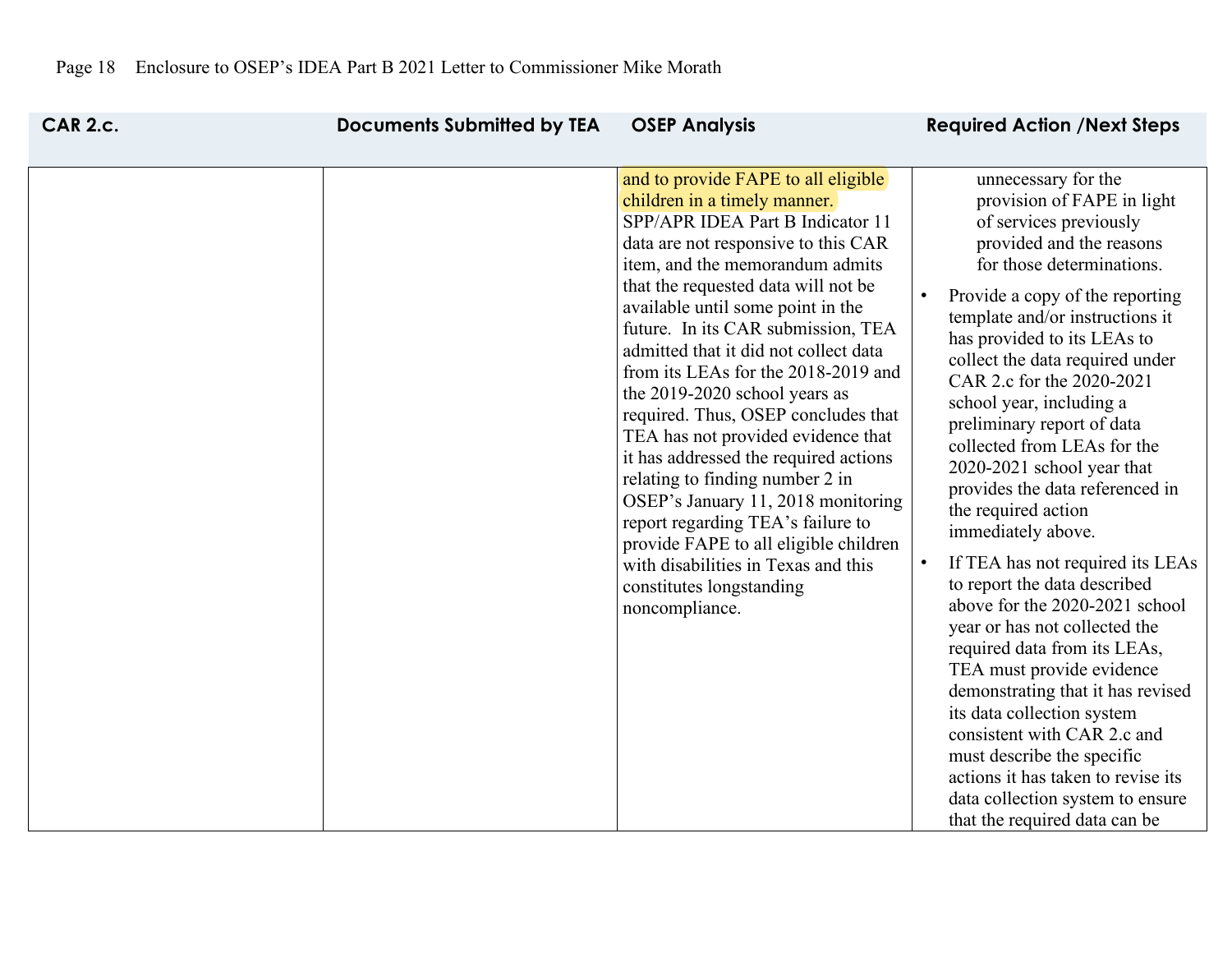| <b>CAR 2.c.</b> | <b>Documents Submitted by TEA</b> | <b>OSEP Analysis</b> | <b>Required Action /Next Steps</b>                                                                                                             |
|-----------------|-----------------------------------|----------------------|------------------------------------------------------------------------------------------------------------------------------------------------|
|                 |                                   |                      | provided for the 2020-2021<br>school year as soon as possible,<br>but no later than 30 days after<br>the expiration of the 30-day<br>timeline. |

OSEP Finding #3: TEA failed to fulfill its general supervisory and monitoring responsibilities as required by IDEA sections 612(a)(11) and 616(a)(1)(C), and their implementing regulations at 34 C.F.R. §§ 300.149 and 300.600, along with 20 U.S.C. 1232d(b)(3)(A), to ensure that LEAs throughout the State properly implemented the IDEA child find and FAPE requirements.

| $CAR$ $3.a.$                                                                                                                                                                                                                                                                                                                                                                                                                                          | <b>Documents Submitted by TEA</b>                                                                                                                                                                                                                                                            | <b>OSEP Analysis</b>        | <b>Required Action /Next Steps</b>                                                                                                                                                                                                                                                                                                                                                                                                                               |
|-------------------------------------------------------------------------------------------------------------------------------------------------------------------------------------------------------------------------------------------------------------------------------------------------------------------------------------------------------------------------------------------------------------------------------------------------------|----------------------------------------------------------------------------------------------------------------------------------------------------------------------------------------------------------------------------------------------------------------------------------------------|-----------------------------|------------------------------------------------------------------------------------------------------------------------------------------------------------------------------------------------------------------------------------------------------------------------------------------------------------------------------------------------------------------------------------------------------------------------------------------------------------------|
|                                                                                                                                                                                                                                                                                                                                                                                                                                                       |                                                                                                                                                                                                                                                                                              |                             |                                                                                                                                                                                                                                                                                                                                                                                                                                                                  |
| Facilitating a Process to<br>Revise the State's Dyslexia<br><b>Handbook</b><br>As set forth in OSEP's 2020<br>monitoring report, TEA must<br>submit a detailed report of the<br>specific steps TEA has taken<br>since the issuance of the 2020<br>report to provide clarification,<br>training, and monitoring of LEAs<br>necessary to ensure that LEA<br>personnel and school staff are<br>implementing the guidance in<br>Texas's Dyslexia Handbook | In response to CAR 3.a., TEA<br>submitted:<br>Draft Materials Under Review<br>3.a<br>DRAFT Dyslexia Program<br>Evaluation<br>Draft Materials Under Review<br>3.a<br>Draft Dyslexia Module 1.pdf<br>Draft Dyslexia Module 2.pdf<br>Draft Dyslexia Module 3.pdf<br>Draft Dyslexia Module 4.pdf | See below for OSEP analysis | To satisfy CAR 3.a., within 30<br>days of the date of this letter, the<br>State must submit to OSEP the<br>specific steps TEA has taken<br>since OSEP's 2020 monitoring<br>report related to the State's<br>Dyslexia Program by providing:<br>A clear explanation to LEAs<br>and parents of all applicable<br>IDEA requirements, including<br>those described above.<br>Training of LEA personnel<br>and school staff on applicable<br><b>IDEA</b> requirements. |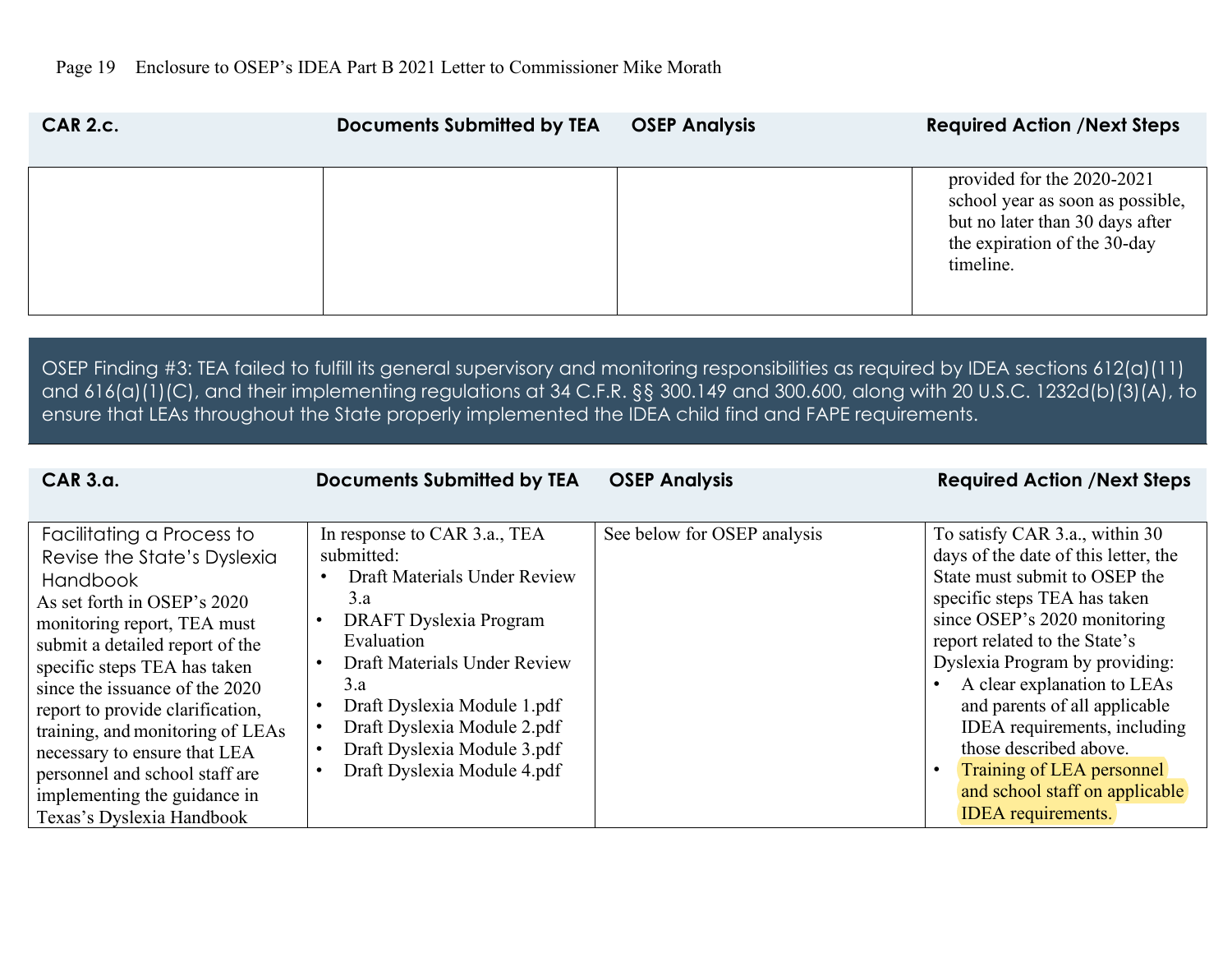| <b>CAR 3.a.</b>                                                                                                                                                                                                           | <b>Documents Submitted by TEA</b>                                                                                                                                                                                                                                                                                                                                                                                                                      | <b>OSEP Analysis</b> | <b>Required Action /Next Steps</b>                                                                                                                                                                                                                                                                                                                                                                                                                                                                                                                                                                                                                                                                                                                                   |
|---------------------------------------------------------------------------------------------------------------------------------------------------------------------------------------------------------------------------|--------------------------------------------------------------------------------------------------------------------------------------------------------------------------------------------------------------------------------------------------------------------------------------------------------------------------------------------------------------------------------------------------------------------------------------------------------|----------------------|----------------------------------------------------------------------------------------------------------------------------------------------------------------------------------------------------------------------------------------------------------------------------------------------------------------------------------------------------------------------------------------------------------------------------------------------------------------------------------------------------------------------------------------------------------------------------------------------------------------------------------------------------------------------------------------------------------------------------------------------------------------------|
| consistent with IDEA, including<br>the additional actions that TEA<br>has taken to ensure timely<br>identification and correction of<br>noncompliance through on-site<br>monitoring and dispute resolution<br>procedures. | <b>Dyslexia Activities</b><br>$\bullet$<br>Memorandum to OSEP 10-21-<br>20<br>Dyslexia in the IEP 6.3<br>$\bullet$<br>accessible $8.1(4)$<br>Dyslexia Program Eval. - one-<br>$\bullet$<br>pager - 7-22-20 draft<br>Dyslexia Monitoring Sample #1<br>$\bullet$<br>Dyslexia Monitoring Sample #2<br>$\bullet$<br>Dyslexia Monitoring Sample #3<br>$\bullet$<br>Dyslexia Monitoring Sample #4<br>$\bullet$<br>Dyslexia Monitoring Sample #5<br>$\bullet$ |                      | Revision of TEA's monitoring<br>protocols under either the<br>IDEA monitoring referenced in<br>CAR 1.c and 4.a. or under the<br>State's specific monitoring of<br>the Dyslexia Program to ensure<br>that the implementation of the<br>State's Dyslexia Program does<br>not deny or delay IDEA<br>evaluations and the provision<br>of FAPE to eligible children<br>with disabilities.<br>Any additional actions that<br>TEA has taken in the<br>implementation of its<br>Dyslexia Program to ensure<br>timely identification and<br>correction of noncompliance<br>related to child find and<br>individual evaluations for<br>children with dyslexia who are<br>suspected of having a<br>disability and need special<br>education and related services<br>under IDEA. |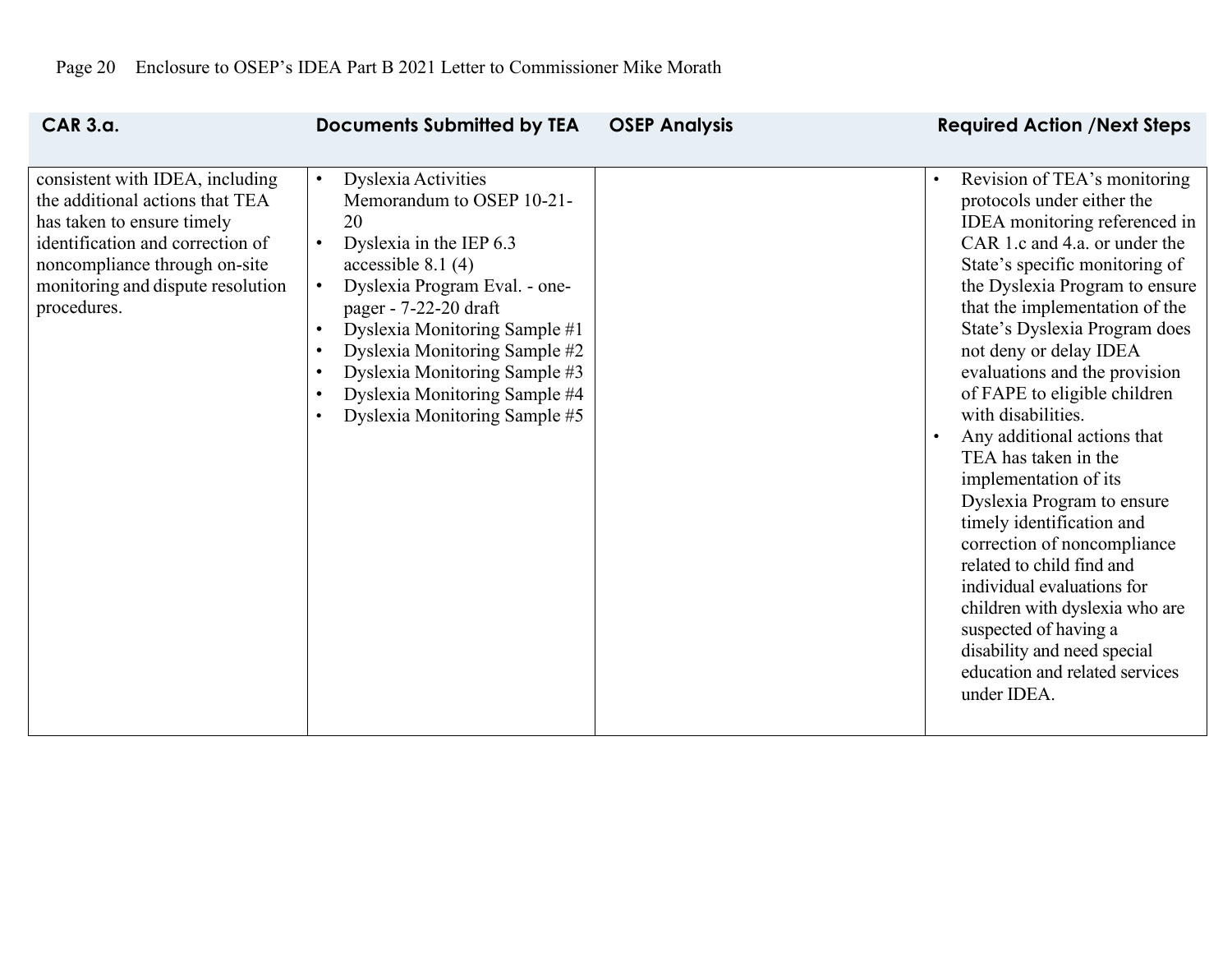## **CAR 3.a. OSEP Analysis**

As previously stated under finding #3 and consistent with CAR 3.a., there are specific applicable legal requirements for identification and evaluation of children with dyslexia under IDEA.

IDEA defines "specific learning disability" (SLD), in part, as "a disorder in one or more of the basic psychological process involved in understanding or in using language, spoken or written, that may manifest itself in the imperfect ability to listen, think, speak, read, write, spell, or to do mathematical calculations." IDEA specifically mentions dyslexia as one of the conditions that could qualify as specific learning disability. 34 C.F.R. § 300.8(c)(10); see also 20 U.S.C. § 1401(30). Thus, a determination can be made that a child with dyslexia has a specific learning disability if the child does not achieve adequately for the child's age or does not meet State-approved grade-level standards in specific areas, including basic reading skills, reading fluency skills, or reading comprehension. 34 C.F.R. § 300.309(a)(1)(iv)-(vi). A determination that a child has a learning disability can also be made if the child does not make sufficient progress when provided with scientific, research-based interventions, and exhibits a pattern of strengths and weaknesses in achievement, performance, or both relevant to age, State standards, and intellectual development that is relevant to the identification of a specific learning disability. 34 C.F.R. § 300.309(a)(2).

Under the IDEA, a child's underachievement may not be due to lack of appropriate instruction in reading. 34 C.F.R. § 300.309(a)(3)(b). Accordingly, the group conducting the IDEA evaluation and making the IDEA eligibility determination under 34 C.F.R. §§ 300.304-300.306 for a child with dyslexia must consider: (1) data that demonstrate that prior to, or as a part of, the referral process, the child was provided appropriate instruction in regular education settings, delivered by qualified personnel; and (2) data-based documentation of repeated assessments of achievement at reasonable intervals, reflecting formal assessment of student progress during instruction, which was provided to the child's parents. 34 C.F.R. § 300.309(b).

IDEA places specific obligations on an LEA if the child has not made sufficient progress. Specifically, under 34 C.F.R. § 300.309(c), a public agency is required to promptly request parental consent to evaluate the child to determine if the child needs special education and related services and must adhere to the evaluation timeframe in 34 C.F.R. § 300.301, if, prior to a referral, (1) a child has not made adequate progress after an appropriate period of time when provided instruction, as described in § 300.309(b)(1) and (b)(2). This is also required whenever a child is referred for an evaluation. *Id*. Accordingly, IDEA recognizes that dyslexia is a condition that could qualify a child as having a specific learning disability, as defined in 34 C.F.R. § 300.8(c)(10) and sets out the specific actions that LEAs must take to evaluate such children, including the IDEA general supervision and monitoring and child find and initial evaluation requirements discussed below.

The documents that TEA has submitted are insufficient to verify correction of the longstanding noncompliance related to CAR 3.a. because those documents appear to be primarily draft materials that have not been finalized and disseminated. The draft materials also do not provide clarification to LEA personnel and school staff about how to implement the Texas Dyslexia Handbook consistent with IDEA requirements governing child find and individual evaluations of students with dyslexia who need special education and related services under IDEA, as noted above.

Furthermore, although TEA reported and provided documentation to OSEP indicating that TEA is monitoring LEAs' implementation of the Dyslexia Handbook, that documentation is insufficient to demonstrate that TEA's monitoring addresses LEA compliance with IDEA requirements, including those cited above. Specifically, TEA provided five monitoring reports to OSEP that contained insufficient information about how a child suspected of having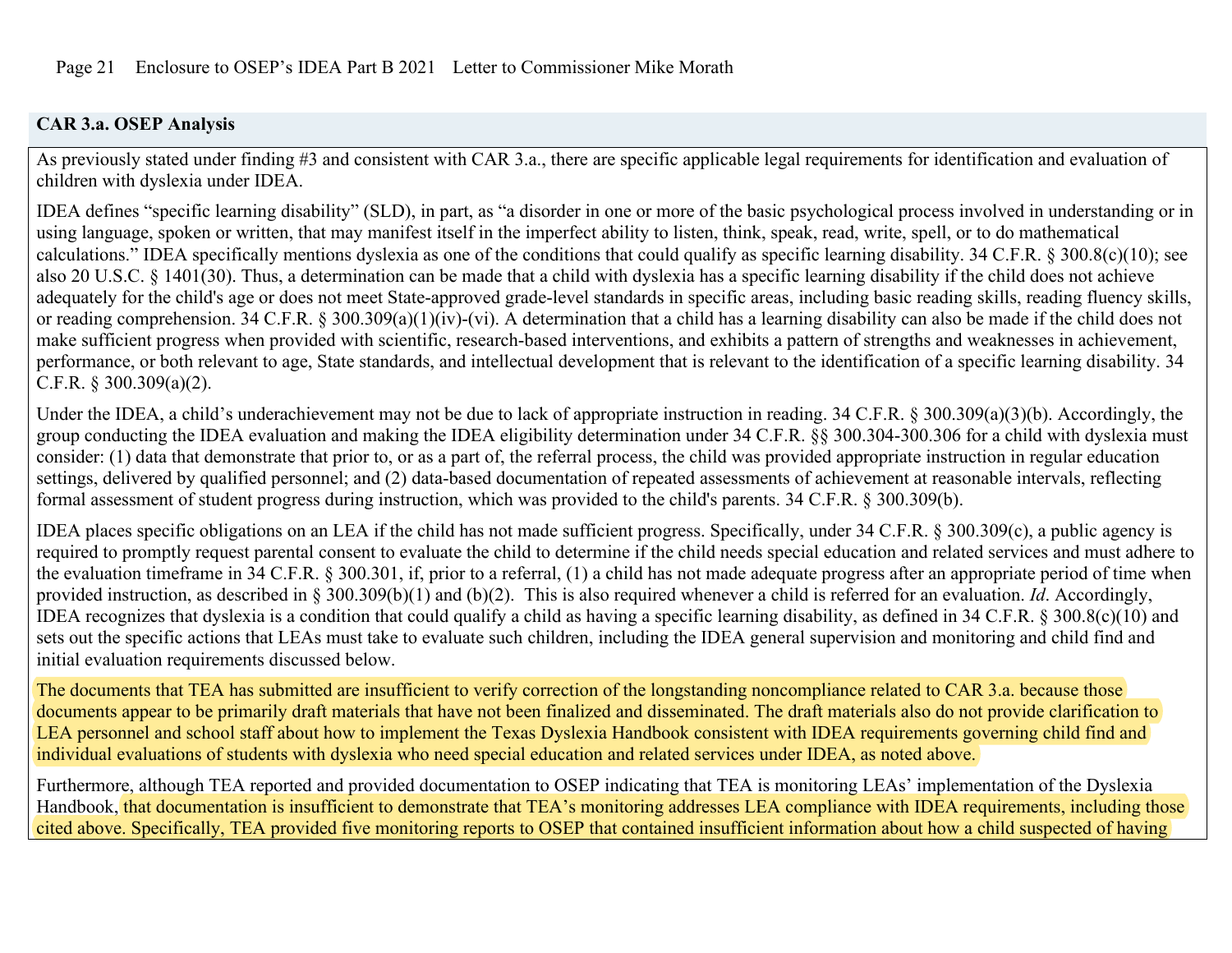## <span id="page-21-2"></span><span id="page-21-1"></span><span id="page-21-0"></span>**CAR 3.a. OSEP Analysis**

dyslexia is evaluated under IDEA.<sup>[1](#page-21-0)</sup>

Although these reports focus on the procedures for identifying and serving students with dyslexia, they do not focus on whether and how LEAs ensure that children with dyslexia who need special education and related services are promptly referred for an evaluation under IDEA, as required by 34 C.F.R.  $§ 300.309(c).^{2}$  $§ 300.309(c).^{2}$  $§ 300.309(c).^{2}$ 

It is also significant that there is no indication from these TEA monitoring reports that LEA personnel are meeting their responsibility to promptly refer a child for a full and individual initial evaluation under IDEA. This is particularly important whenever data-based documentation of repeated assessments of achievement at reasonable intervals conducted in the Dyslexia Program indicate that the child is not making sufficient progress when provided appropriate instruction in a regular education setting<sup>[3](#page-21-2)</sup> or whenever the child is referred for an evaluation because LEA personnel or the parent believe that the child needs special education and related services under IDEA. OSEP continues to have significant concerns about TEA's lack of monitoring and supervision in the context of Texas's Dyslexia Handbook and whether LEA personnel are implementing policies and procedures that are consistent with IDEA's child find and individualized evaluation requirements in 34 C.F.R. §§ 300.111, 300.122, and 300.300-300.311. See also 34 C.F.R. § 300.201. This was specifically addressed under TEA's CAR.

OSEP continues to receive a steady stream of communications from stakeholders, including advocates, professional organizations, and parents, which raise questions about TEA's and LEAs' compliance with IDEA's child find, individual evaluation, and FAPE requirements for children with dyslexia who are

<sup>2</sup> OSEP specifically notes the following questions regarding TEA's Dyslexia monitoring:

- Does the LEA have a local procedure for notifying all parents of services and options available to eligible students with dyslexia under IDEA or Section 504?
- Are there local procedures that demonstrate evidence that parents have been provided a copy or link to the Texas Dyslexia Handbook?
- Do local procedures include reporting the number of students identified as having dyslexia in the Public Education Information Management System (PEIMS)?
- Does local policy require that a student determined to have dyslexia may not be rescreened or retested for dyslexia for the purpose of reassessing the student's need for accommodations until the district reevaluates the information obtained from previous screening or testing of the student?

<sup>3</sup> It is OSEP's understanding that TEA considers the Dyslexia Program as a part of the regular education setting.

<sup>&</sup>lt;sup>1</sup> IDEA is the primary vehicle for determining whether a child with a disability, including dyslexia, should be evaluated to determine whether the child has a specific learning disability as defined in 34 C.F.R.  $\S 300.8(c)(10)$  and needs special education and related services. The IDEA lists dyslexia as a specific learning disability. An IDEA evaluation of a student suspected of having a specific learning disability under IDEA would generally occur before a student's evaluation under Section 504 of the Rehabilitation Act of 1973 (Section 504). This is because a child with dyslexia may still be eligible for FAPE under Section 504 after being determined not eligible under IDEA.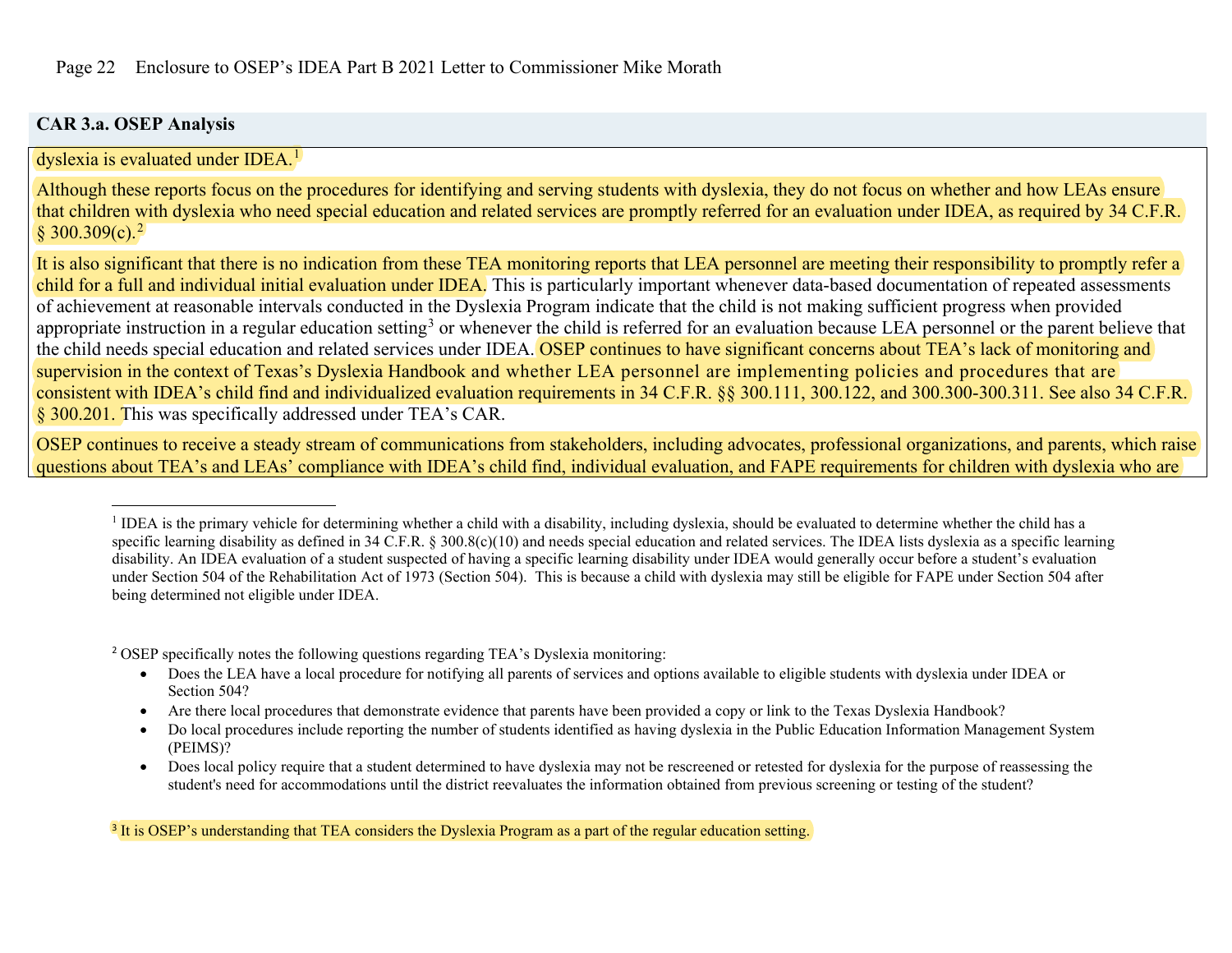## **CAR 3.a. OSEP Analysis**

suspected of needing special education and related services under IDEA. This is especially significant because the TEA and the Texas School Boards Association appear to endorse the Texas Dyslexia Handbook as the key resource and guide for LEAs, schools, and parents to rely upon in considering if, when, and how a student with dyslexia is referred for an evaluation under IDEA.

Stakeholders have explained to OSEP that some children participating in the State's Dyslexia Program were only provided related aids and services under Section 504 even though they continued to encounter educational difficulties. These children were not referred for an IDEA evaluation by school staff. There also appears to be a common misunderstanding that a child must have a condition or disability, in addition to dyslexia, to be considered for an evaluation under IDEA. As noted above, under IDEA, dyslexia alone may be sufficient to determine IDEA eligibility.

These issues illustrate the continued potential for noncompliance generated by improper implementation of the Texas Dyslexia Program and highlights the importance of specific monitoring protocols to address this issue. It is apparent to OSEP that school staff, families, and advocates still do not have a clear understanding of all the requirements and rules outlined in the Texas Dyslexia Handbook. Because TEA has not provided OSEP with the information regarding this CAR item as set forth in the 2020 monitoring report, OSEP concludes that TEA has not satisfied CAR 3.a.

| In response to CAR 3.b., TEA<br>OSEP's response to the documents<br>No further actions are required.<br><b>Evaluate Existing Resources</b><br>submitted the following documents:<br>necessary to satisfy CAR 3.b has been<br>and Whether They Meet<br>Parent's Guide to the ARD<br>addressed under CAR 1.d, and it is not<br>Legal Requirements Under<br>necessary for TEA to provide any<br>Process, 2021<br>the <b>IDEA</b><br>additional information in response to<br>Notice of Procedural<br>$CAR$ 3.b.<br>Safeguards 2021<br>As set forth in OSEP's 2020<br>Dispute Resolution Handbook<br>monitoring report, TEA must<br>2021<br>revise the Parent's Guide to the<br>ARD, Procedural Safeguards and<br>Dispute Resolution Handbook to<br>be consistent with IDEA. |  |
|--------------------------------------------------------------------------------------------------------------------------------------------------------------------------------------------------------------------------------------------------------------------------------------------------------------------------------------------------------------------------------------------------------------------------------------------------------------------------------------------------------------------------------------------------------------------------------------------------------------------------------------------------------------------------------------------------------------------------------------------------------------------------|--|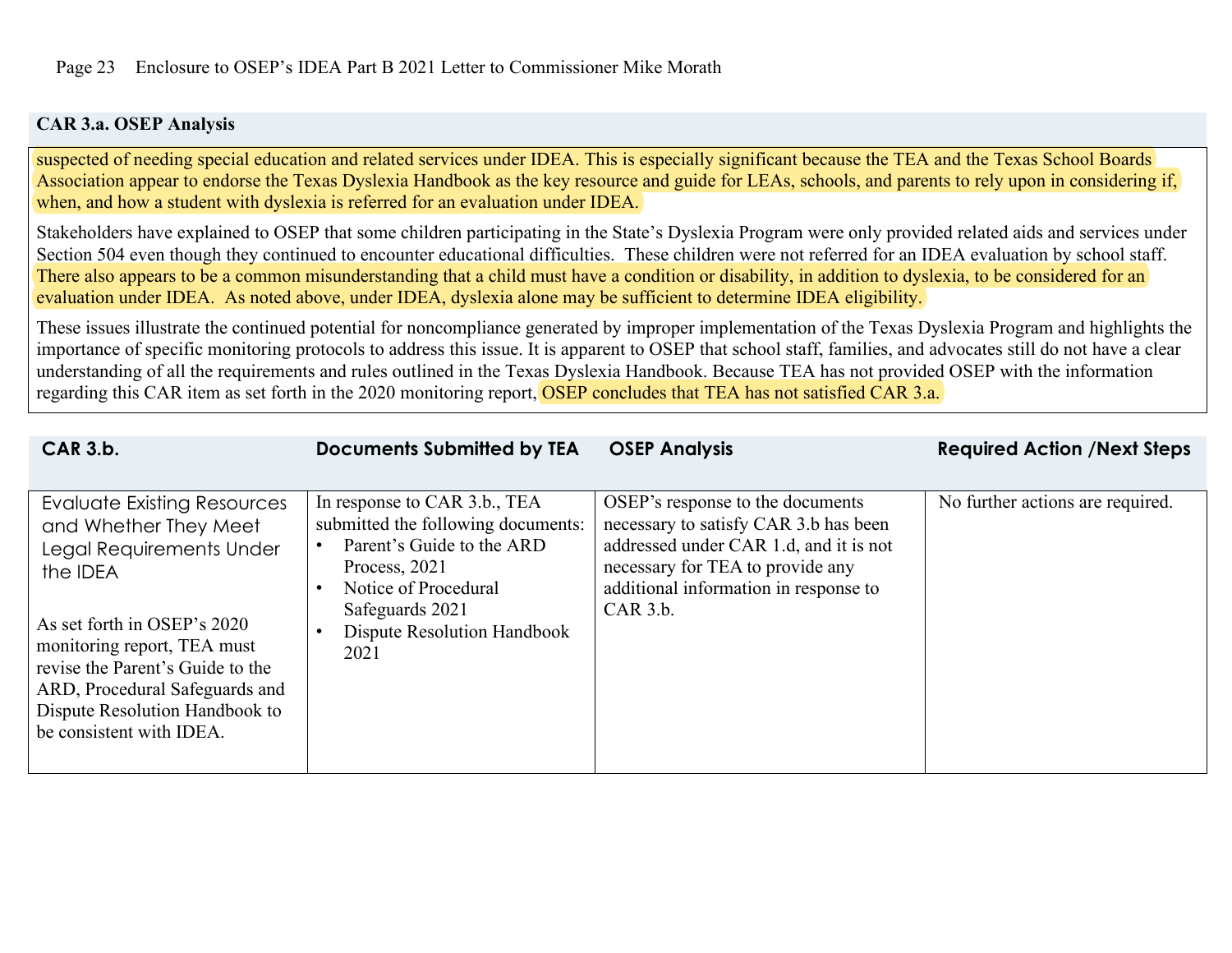<span id="page-23-0"></span>

| <b>CAR 3.c.</b>                                                                                                                                                                                                                                                                                                                                                                                                                                       | <b>Documents Submitted by TEA</b>                                                                                                                                                                                                                                                                                                                                                                                                                                                   | <b>OSEP Analysis</b>                                                                                                                                                                                                                                                                                                                                                                                                                                                                                                                                                                                                                                                                                                                                                                                                                                                                                                                                                                                                                                                                                                | <b>Required Action / Next Steps</b>                                                                                                                                                                                                                                                                                                                                                                                                                  |
|-------------------------------------------------------------------------------------------------------------------------------------------------------------------------------------------------------------------------------------------------------------------------------------------------------------------------------------------------------------------------------------------------------------------------------------------------------|-------------------------------------------------------------------------------------------------------------------------------------------------------------------------------------------------------------------------------------------------------------------------------------------------------------------------------------------------------------------------------------------------------------------------------------------------------------------------------------|---------------------------------------------------------------------------------------------------------------------------------------------------------------------------------------------------------------------------------------------------------------------------------------------------------------------------------------------------------------------------------------------------------------------------------------------------------------------------------------------------------------------------------------------------------------------------------------------------------------------------------------------------------------------------------------------------------------------------------------------------------------------------------------------------------------------------------------------------------------------------------------------------------------------------------------------------------------------------------------------------------------------------------------------------------------------------------------------------------------------|------------------------------------------------------------------------------------------------------------------------------------------------------------------------------------------------------------------------------------------------------------------------------------------------------------------------------------------------------------------------------------------------------------------------------------------------------|
| Creating a Suite of<br>Information to Share with<br><b>Parents of Children</b><br>Suspected of Having a<br>Disability under IDEA<br>As set forth in OSEP's 2020<br>monitoring report, to satisfy<br>CAR 3.c. TEA must provide for<br>OSEP's review, a representative<br>sample of the documents the<br>State has produced to inform<br>parents of the differences<br>between Section 504, RTI, and<br>services under the State's<br>Dyslexia Program. | In response to CAR 3.c., TEA<br>submitted the following<br>documents:<br><b>Parent Documents</b><br>$\bullet$<br>Memorandum to OSEP 10-21-<br>20<br>Notice of Education Rights<br>$\bullet$<br><b>Status Report</b><br>Monitoring Response to<br>$\bullet$<br>Correction Action 12-11-20<br>TEA Documentation of<br>$\bullet$<br><b>Implementation for Monitoring</b><br>Activities<br>Required Dyslexia Monitoring<br>$\bullet$<br>Memorandum to OSEP<br><b>Monitoring Reports</b> | To satisfy CAR 3.c., OSEP's 2020<br>monitoring report required TEA to<br>provide a representative sample of the<br>documents the State has produced to<br>inform parents of the differences<br>between evaluations and services under<br>Section 504, RTI policies and<br>procedures, and services under the<br>State's Dyslexia Program OSEP also<br>required that TEA specify how it has<br>ensured LEAs' broader dissemination<br>of these materials, to the extent that not<br>all families in Texas may have access to<br>websites <sup>4</sup> . OSEP's analysis found that<br>TEA produced documents to inform<br>parents of the differences between RTI,<br>Section 504, and the Dyslexia Program<br>(https://tea.texas.gov/academics/special-<br>student-populations/special-<br>education/resources). On October 21,<br>2020, TEA also provided OSEP a<br>memorandum that stated that TEA<br>required all districts to inform parents<br>of TEA's corrective actions in response<br>to Senate Bill 139 of the 86 <sup>th</sup> Texas<br>Legislature. TEA's required<br>communication to parents from LEAs | To satisfy CAR 3.c., within 30<br>days of the date of this letter,<br>TEA must provide evidence to<br>OSEP that TEA has made the<br>documents TEA has developed<br>regarding Section 504, the<br>Dyslexia Program and RTI<br>available to parents.<br>Dissemination of these<br>documents may include posting<br>on all LEA websites, posting on<br>TEA's website, posting in LEA's<br>Student Handbooks, or sending<br>hard copies home to parents. |

<sup>&</sup>lt;sup>4</sup> OSEP reminds TEA of its obligations to ensure effective communication under the requirements in Title VI of the Civil Rights Act of 1964, Section 504 of the Rehabilitation Act of 1973, and Title II of the Americans with Disabilities Act.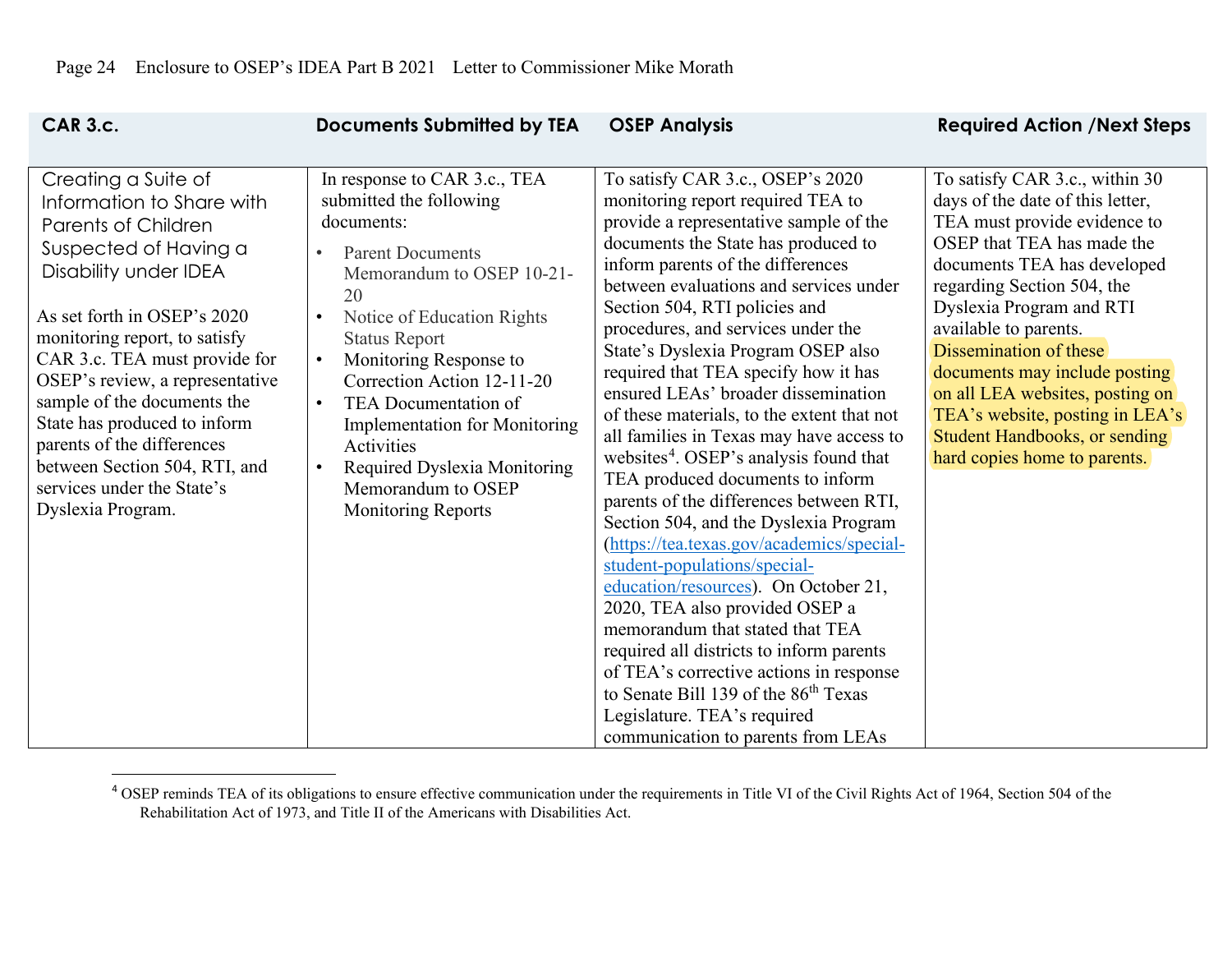|                                                                                                                                                                                                                                                |                                                                                                                                                                                                                                                                                                       |                                                                                                                                                                                                                                                                                                                                                                                                                                                                                                                                                                                                                                                        | <b>Required Action / Next Steps</b>                                                                                                                                                                                                                                                                                 |
|------------------------------------------------------------------------------------------------------------------------------------------------------------------------------------------------------------------------------------------------|-------------------------------------------------------------------------------------------------------------------------------------------------------------------------------------------------------------------------------------------------------------------------------------------------------|--------------------------------------------------------------------------------------------------------------------------------------------------------------------------------------------------------------------------------------------------------------------------------------------------------------------------------------------------------------------------------------------------------------------------------------------------------------------------------------------------------------------------------------------------------------------------------------------------------------------------------------------------------|---------------------------------------------------------------------------------------------------------------------------------------------------------------------------------------------------------------------------------------------------------------------------------------------------------------------|
|                                                                                                                                                                                                                                                |                                                                                                                                                                                                                                                                                                       | concerning Senate Bill 139 contained a<br>link to a TEA website providing<br>additional information regarding IDEA,<br>Section 504, the Dyslexia Program, and<br>Multi-Tiered Systems of Support.<br>However, OSEP concludes that TEA<br>has not satisfied this CAR item because<br>the documents are only referenced in a<br>link on TEA's website without<br>instructions on how to view the<br>information, and TEA has not<br>addressed how these materials would be<br>distributed to families that may not<br>have web access. OSEP is concerned<br>that parents will not be aware of this<br>link or the information that is being<br>provided. |                                                                                                                                                                                                                                                                                                                     |
| <b>CAR 4.a.1.</b>                                                                                                                                                                                                                              | <b>Documents Submitted by TEA</b>                                                                                                                                                                                                                                                                     | <b>OSEP Analysis</b>                                                                                                                                                                                                                                                                                                                                                                                                                                                                                                                                                                                                                                   | <b>Required Action /Next Steps</b>                                                                                                                                                                                                                                                                                  |
| TEA Restructuring of Agency<br>Oversight with Increased<br>Capacity and Monitoring<br><b>Expertise</b><br>As set forth in OSEP's 2020<br>monitoring report, TEA must<br>provide OSEP with an update on<br>the specific actions it has taken to | In response to CAR 4.a., TEA<br>submitted the following documents:<br>Desk Review Fidelity Training<br>Accessible<br>Monitoring Interview Questions<br>$\bullet$<br>Campus Level Desk Review<br>$\bullet$<br>Interview Questions (3)<br><b>District Level Administration</b><br>Desk Review Interview | The documents that TEA has submitted<br>are not sufficient to address this<br>longstanding noncompliance. TEA has<br>provided evidence demonstrating that it<br>has restructured LEA agency oversight<br>by increasing its capacity for<br>monitoring. The state has reorganized its<br>Special Population Department and<br>restructured Agency Oversight with                                                                                                                                                                                                                                                                                        | As noted in the Required Actions<br>for CARs 1.c. and 3.a., TEA must<br>revise its monitoring protocols<br>under either the IDEA monitoring<br>referenced in CAR 1.c. or under<br>the State's specific monitoring of<br>the Dyslexia Program, under CAR<br>3.a. to ensure that the<br>implementation of the State's |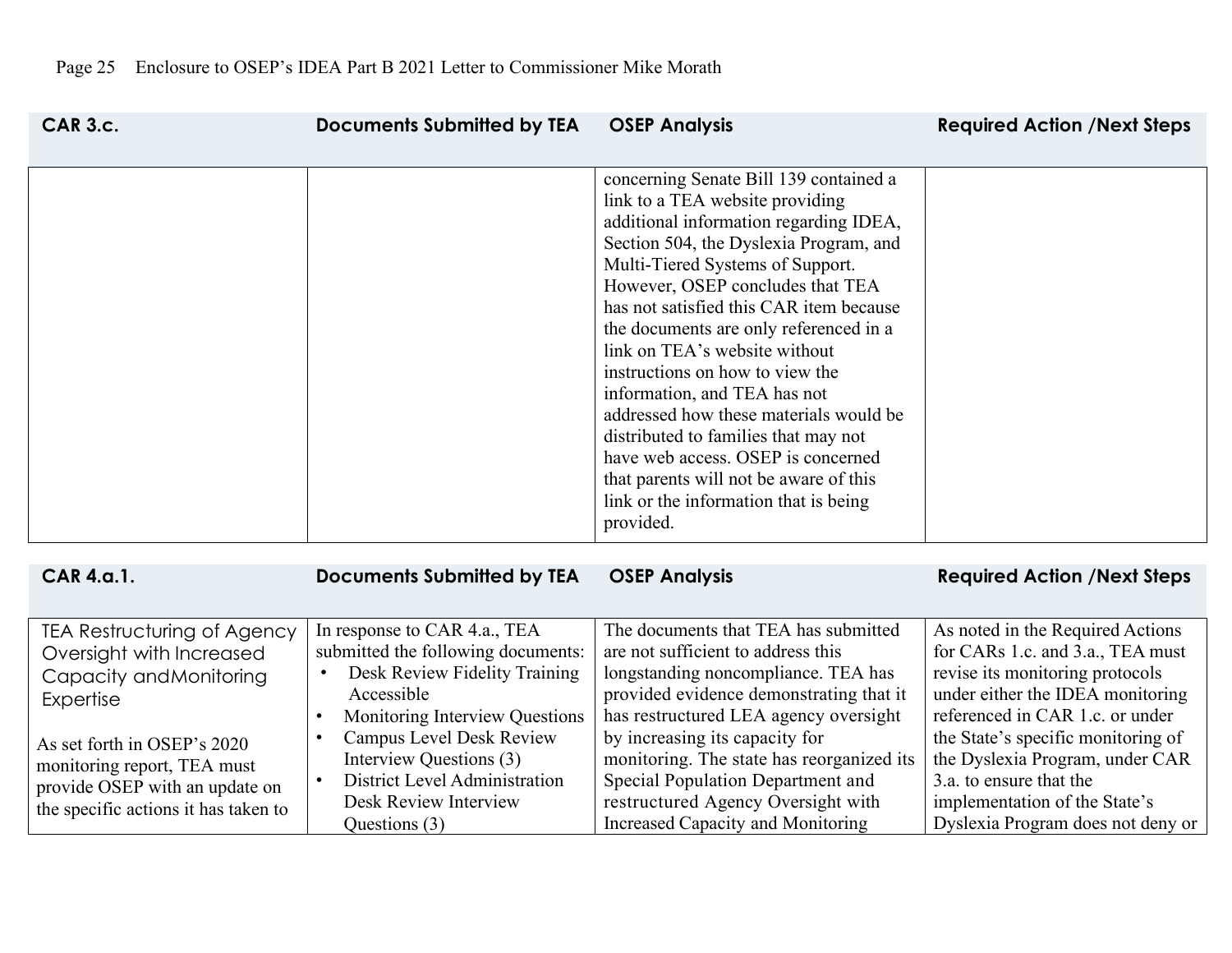| <b>CAR 4.a.1.</b>                                                                                                                                                                                                                                                                                                                                      | <b>Documents Submitted by TEA</b>                                                                                                                                                                                                                                                                                                                                                                                                                                                                                                                                                                                                                                                                                                                                                                                                                                                                                                                                                                                                                                                                                                        | <b>OSEP Analysis</b>                                                                                                                                                                                                                                                                                                                                                                                                                                                                                  | <b>Required Action /Next Steps</b>                                                             |
|--------------------------------------------------------------------------------------------------------------------------------------------------------------------------------------------------------------------------------------------------------------------------------------------------------------------------------------------------------|------------------------------------------------------------------------------------------------------------------------------------------------------------------------------------------------------------------------------------------------------------------------------------------------------------------------------------------------------------------------------------------------------------------------------------------------------------------------------------------------------------------------------------------------------------------------------------------------------------------------------------------------------------------------------------------------------------------------------------------------------------------------------------------------------------------------------------------------------------------------------------------------------------------------------------------------------------------------------------------------------------------------------------------------------------------------------------------------------------------------------------------|-------------------------------------------------------------------------------------------------------------------------------------------------------------------------------------------------------------------------------------------------------------------------------------------------------------------------------------------------------------------------------------------------------------------------------------------------------------------------------------------------------|------------------------------------------------------------------------------------------------|
| restructure its general supervision<br>and monitoring systems, including<br>its updated general supervision<br>policies and procedures and<br>revised monitoring protocols, the<br>number of staff that conduct<br>monitoring visits, the criteria it<br>uses in selecting LEAs for on-site<br>monitoring, and how TEA<br>considers stakeholder input. | <b>Evaluation Staff Desk Review</b><br>$\bullet$<br>Interview Questions (3)<br>GE and SE Teacher Desk<br>$\bullet$<br>Review Interview Questions (3)<br>Parent interview questions<br>$\bullet$<br>Monitoring Methodology<br>$\bullet$<br><b>Cyclical Monitoring Method</b><br>$\bullet$<br>Accessible<br><b>Review and Support Selection</b><br>$\bullet$<br>Methodology for Monitoring<br>Activities<br><b>Targeted Monitoring Method</b><br>$\bullet$<br>Accessible<br><b>Monitoring Protocols</b><br>$\bullet$<br>2019-2020 Policy Review<br>$\bullet$<br>Accessible<br>Desk Review Diagnostic<br>$\bullet$<br>Analysis Protocol Policy Final<br><b>Best Practice Interview</b><br>Questions updated 1-17-19<br>Pilot Audit Papers Email<br>$\bullet$<br>Template<br>Pilot Batches-updated-12-6-18<br>$\bullet$<br>Post Pilot survey email-Final-2-<br>$\bullet$<br>24-19<br>Post-Pilot Survey Results<br>$\bullet$<br>Pre-Pilot Survey Write Up<br>$\bullet$<br>Request for Applications for<br>$\bullet$<br>Review and Support Pilot<br>SPED Monitoring Pilot 1-319<br>$\bullet$<br><b>Cyclical Monitoring Survey</b><br>$\bullet$ | Expertise. The State has also transitioned<br>the Special Education monitoring duties<br>from School Improvement to Special<br>Populations (in the Office of Academics)<br>as part of a new Review & Support<br>Team. Based on documentation TEA<br>submitted under CARs 1.c. and 3.a.<br>above, TEA failed to adequately monitor<br>LEAs to ensure that their implementation<br>of the Dyslexia Program is consistent<br>with the requirements of the IDEA found<br>at 34 C.F.R. §§ 300.300-300.311. | delay IDEA evaluations and the<br>provision of FAPE to eligible<br>children with disabilities. |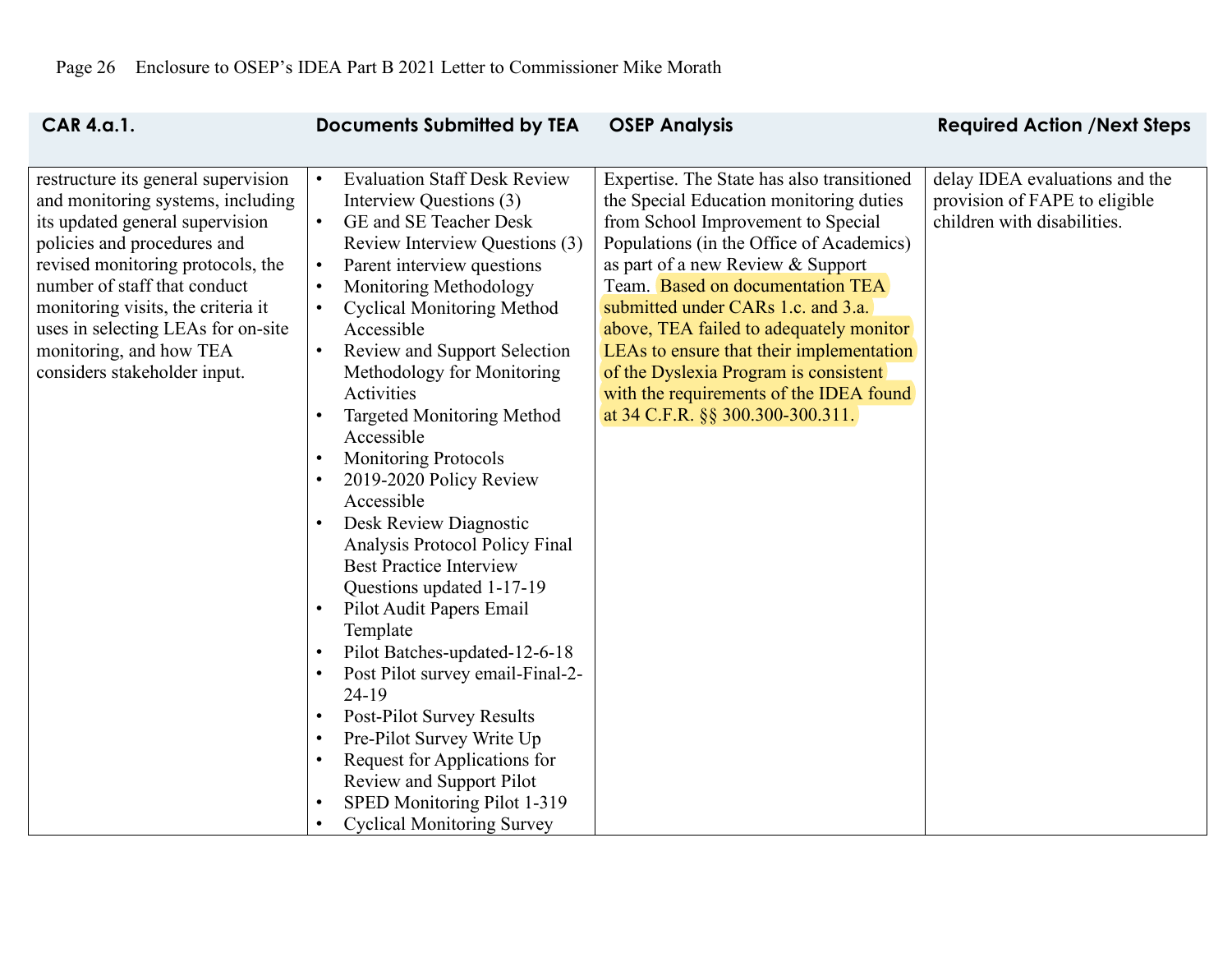| <b>CAR 4.a.1.</b> | <b>Documents Submitted by TEA</b>                                                                 | <b>OSEP Analysis</b> | <b>Required Action / Next Steps</b> |
|-------------------|---------------------------------------------------------------------------------------------------|----------------------|-------------------------------------|
|                   |                                                                                                   |                      |                                     |
|                   | Parent Survey Group 1 and 2<br>$\bullet$<br>Monitoring<br>Stakeholder survey cover letter<br>2020 |                      |                                     |
|                   | Stakeholder Survey FAQ.pdf<br>$\bullet$                                                           |                      |                                     |
|                   | Stakeholder Feedback Survey<br>$\bullet$                                                          |                      |                                     |
|                   | Total Participants in Group 1<br>$\bullet$<br>and Group 2 desk review                             |                      |                                     |
|                   | surveys<br>Self-Assessment feedback<br>$\bullet$<br>survey                                        |                      |                                     |
|                   | SPED Monitoring Stakeholder<br>$\bullet$<br>FAQ 2019                                              |                      |                                     |
|                   | Stakeholder Engagement and<br>$\bullet$<br>Marketing and Communications<br>Plan                   |                      |                                     |
|                   | MRS E2 Plan 2.0<br>$\bullet$                                                                      |                      |                                     |
|                   | Texas Education Agency Self-<br>$\bullet$<br>Assessment Pilot LEA Roster                          |                      |                                     |
|                   | and                                                                                               |                      |                                     |
|                   | <b>TEA-Monitoring Manual</b><br>$\bullet$                                                         |                      |                                     |
|                   | Desk Review Step by Step 2<br>$\bullet$                                                           |                      |                                     |
|                   | <b>DMT</b> Program Evaluation<br>$\bullet$                                                        |                      |                                     |
|                   | Protocol 10-19-2020 DRAFT                                                                         |                      |                                     |
|                   | On-Site Activities Agenda<br>$\bullet$<br><b>On-Site Student Observation</b><br>$\bullet$         |                      |                                     |
|                   | Protocol                                                                                          |                      |                                     |
|                   | <b>Review and Support Desk</b><br>$\bullet$                                                       |                      |                                     |
|                   | Review Protocol 2019-2020                                                                         |                      |                                     |
|                   | Self-Assessment 9-8-2020                                                                          |                      |                                     |
|                   | <b>AnLAR Final with Domains</b>                                                                   |                      |                                     |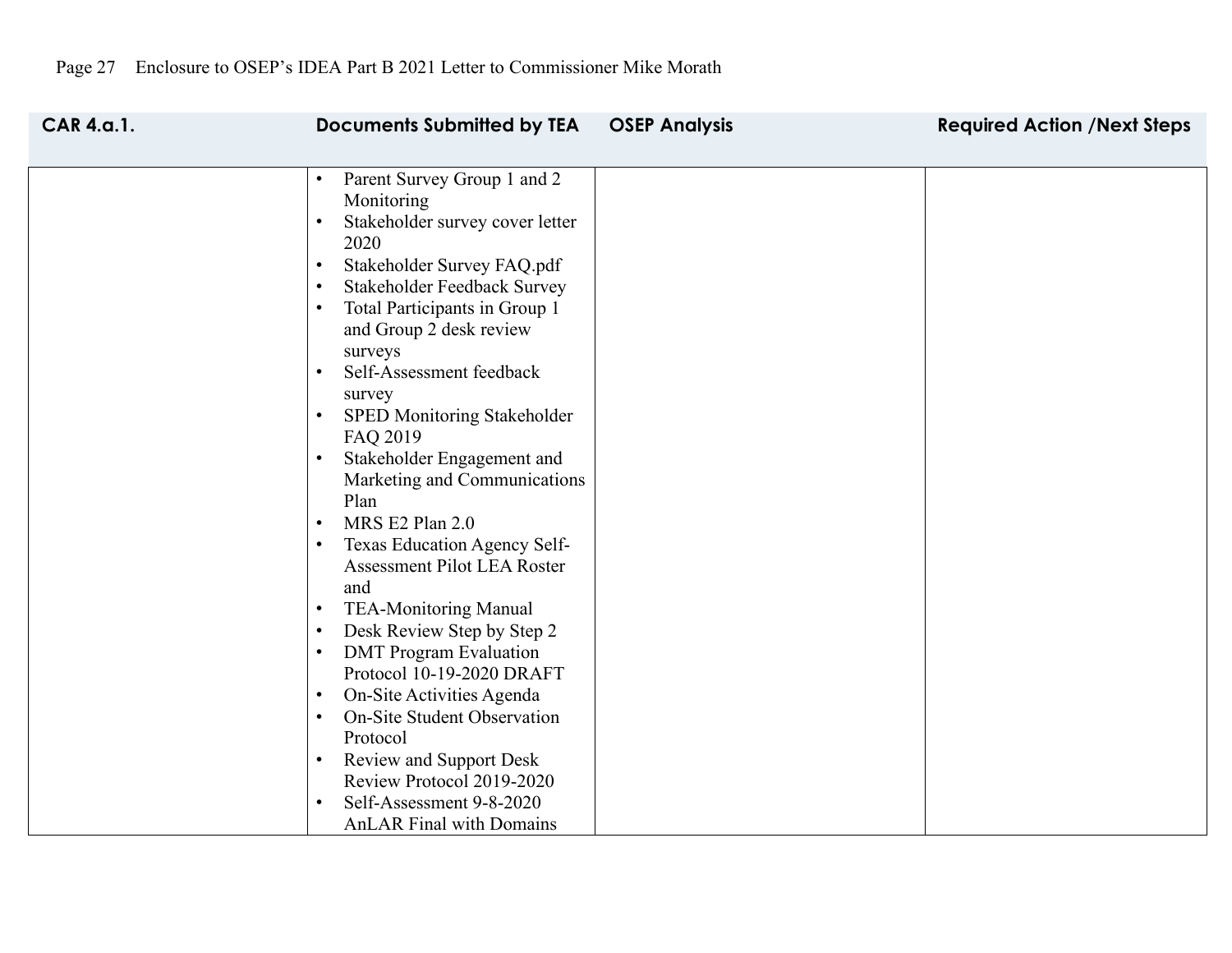| <b>CAR 4.a.1.</b> | <b>Documents Submitted by TEA</b><br><b>OSEP Analysis</b> | <b>Required Action /Next Steps</b> |
|-------------------|-----------------------------------------------------------|------------------------------------|
|                   |                                                           |                                    |
|                   | Monitoring Response to 4a and<br>$\bullet$                |                                    |
|                   | 4b Memorandum to OSEP 10-                                 |                                    |
|                   | 22-20-DESKTOP                                             |                                    |
|                   | R&S Internal Timeline 9-11-20<br>$\bullet$                |                                    |
|                   | Stakeholder Activities and<br>$\bullet$                   |                                    |
|                   | Feedback                                                  |                                    |
|                   | Regional Service Center                                   |                                    |
|                   | Regional Stakeholder                                      |                                    |
|                   | Engagements                                               |                                    |
|                   | <b>ESC Preferred Dates with</b><br>$\bullet$              |                                    |
|                   | Teams Assigned FINAL                                      |                                    |
|                   | ESC stakeholder event survey                              |                                    |
|                   | Accessible.docx                                           |                                    |
|                   | Monitoring Stakeholder                                    |                                    |
|                   | <b>Interview Questions</b>                                |                                    |
|                   | District Level Administration<br>$\bullet$                |                                    |
|                   | Desk Review Interview                                     |                                    |
|                   | Questions                                                 |                                    |
|                   | <b>Evaluation Staff Desk Review</b><br>$\bullet$          |                                    |
|                   | <b>Interview Questions</b>                                |                                    |
|                   | GE and SE Teacher Desk<br>$\bullet$                       |                                    |
|                   | <b>Review Interview Questions</b>                         |                                    |
|                   | Parent interview questions.docx<br>$\bullet$              |                                    |
|                   | <b>Monitoring Pilot</b>                                   |                                    |
|                   |                                                           |                                    |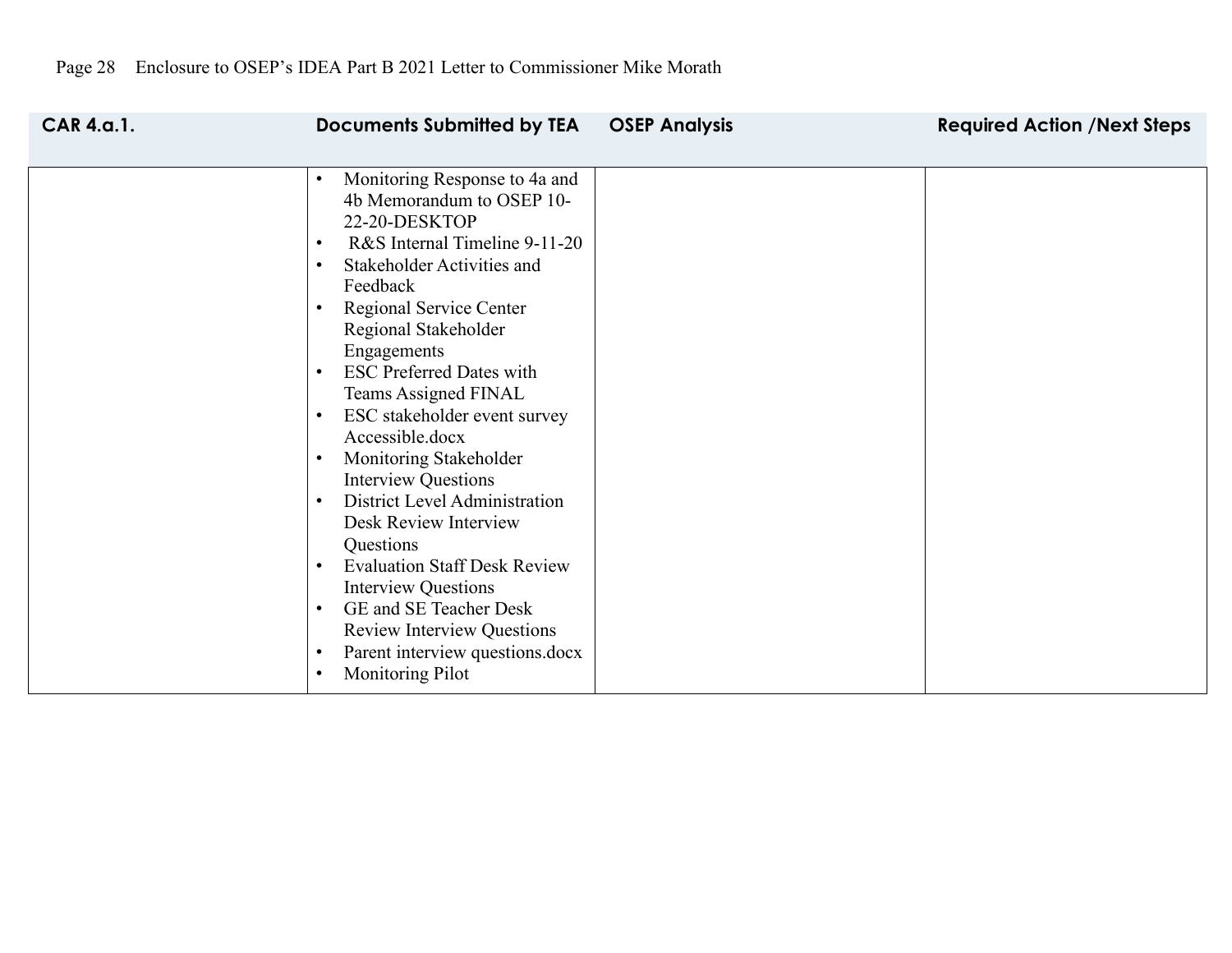<span id="page-28-0"></span>

| <b>CAR 4.a.2.</b>                                                                                                                                                                                                                                                                                                                                                                                                                                                                                                                                                                                                                                                                                                            | <b>Documents Submitted by TEA</b>                                                                                                                                                                                                                                                                                                                                                                                                                                                                                                                                                                                                                                                                                                                                                             | <b>OSEP Analysis</b>                                                                                                                                                                                                                                                                                                                                                                                                                                                                                                                                                                                                                                                                                                                                                                                                                                                                                                                            | <b>Required Action / Next Steps</b>                                                                                                                                                                                                                                                                                                                                                                                                                                                                                                                                                                                                                                                                                                                                     |
|------------------------------------------------------------------------------------------------------------------------------------------------------------------------------------------------------------------------------------------------------------------------------------------------------------------------------------------------------------------------------------------------------------------------------------------------------------------------------------------------------------------------------------------------------------------------------------------------------------------------------------------------------------------------------------------------------------------------------|-----------------------------------------------------------------------------------------------------------------------------------------------------------------------------------------------------------------------------------------------------------------------------------------------------------------------------------------------------------------------------------------------------------------------------------------------------------------------------------------------------------------------------------------------------------------------------------------------------------------------------------------------------------------------------------------------------------------------------------------------------------------------------------------------|-------------------------------------------------------------------------------------------------------------------------------------------------------------------------------------------------------------------------------------------------------------------------------------------------------------------------------------------------------------------------------------------------------------------------------------------------------------------------------------------------------------------------------------------------------------------------------------------------------------------------------------------------------------------------------------------------------------------------------------------------------------------------------------------------------------------------------------------------------------------------------------------------------------------------------------------------|-------------------------------------------------------------------------------------------------------------------------------------------------------------------------------------------------------------------------------------------------------------------------------------------------------------------------------------------------------------------------------------------------------------------------------------------------------------------------------------------------------------------------------------------------------------------------------------------------------------------------------------------------------------------------------------------------------------------------------------------------------------------------|
| As set forth in OSEP's 2020<br>monitoring report, TEA must<br>provide evidence demonstrating<br>that consistent with its general<br>supervisory and monitoring<br>responsibilities, TEA has the<br>capacity and has a system in<br>place to identify and correct<br>noncompliance by all LEAs<br>throughout the State with all<br>IDEA requirements in a timely<br>manner, particularly those<br>requirements related to child<br>find, individual evaluations, and<br>the provision of FAPE in<br>accordance with 20 U.S.C. §§<br>$1412(a)(11)$ and $1416(a)$ and 34<br>C.F.R. §§ 300.149 and 300.600,<br>20 U.S.C. § 1232d(b)(3)(E) and<br>34 C.F.R. § 300.600(e), and<br>OSEP Memorandum 09-02 dated<br>October 15, 2008. | In response to CAR 4.a.2., TEA<br>submitted sample monitoring<br>reports and CAP information<br>including both internal and<br>external timelines.<br><b>CAP Flow Chart Internal</b><br>$\bullet$<br>Facing Accessible<br>Corrective Action Plan:<br>$\bullet$<br>Noncompliance Talking Points<br><b>CAP Verification Process</b><br>$\bullet$<br>updated 8-18-20 Accessible (1)<br><b>Compliance Team Revised</b><br>$\bullet$<br>Accessible $(1)$<br>Department of Review and<br>$\bullet$<br><b>Support Organizational Chart</b><br>Accessible<br>Desk Review Fidelity Training<br>$\bullet$<br>Accessible $(1)$<br>$\bullet$<br>LEA steps required to correct<br>Noncompliance 8-18-20<br>Accessible<br>LEA steps required to correct<br>$\bullet$<br>Noncompliance 8-18-20<br>Accessible | The documents TEA has submitted are<br>insufficient to document correction of<br>this longstanding noncompliance<br>because the sample CAP monitoring<br>reports provided did not demonstrate<br>100% correction of noncompliance with<br>IDEA requirements by the LEAs<br>monitored by TEA. OSEP notes that<br>TEA has revised its monitoring system,<br>hired staff to conduct monitoring,<br>trained staff on monitoring, and<br>conducted monitoring. However, the<br>CAP monitoring reports that TEA has<br>submitted for OSEP's review thus far<br>demonstrate inconsistencies, such as: <sup>5</sup><br>(1) CAPs developed from<br>noncompliance notifications on<br>11/8/2019 and 6/30/2019 were written<br>and closed prior to TEA issuing a letter<br>with findings of noncompliance;<br>$(2)$ CAP developed from a<br>noncompliance notification on 6/1/2020<br>did not address the findings of<br>noncompliance and only identified | To satisfy this CAR item, within<br>30 days of the date of this letter<br>the State must submit to OSEP:<br>Sample monitoring reports<br>using TEA's new monitoring<br>process to identify and correct<br>noncompliance by all LEAs<br>throughout the State with all<br>IDEA requirements in a<br>timely manner, particularly<br>those requirements related to<br>child find, individual<br>evaluations, and the provision<br>of FAPE in accordance with<br>20 U.S.C. §§ 1412(a)(11) and<br>1416(a) and 34 C.F.R. $\S$<br>300.149 and 300.600, 20<br>U.S.C. § $1232d(b)(3)(E)$ and<br>34 C.F.R. § 300.600(e), and<br>OSEP Memorandum 09-02.<br>Monitoring reports containing<br>findings that account for all<br>instances of noncompliance,<br>including noncompliance |

<sup>5</sup> TEA submitted six CAPS:

- 3 CAPs from Cycle 1, Group 1 October 2019 -December 2019
- 2 CAPs from Cycle 1, Group 2 January 2020 March 2020
- 1 CAP from 2018 -2019
- 1 Notification of Noncompliance 2019 2020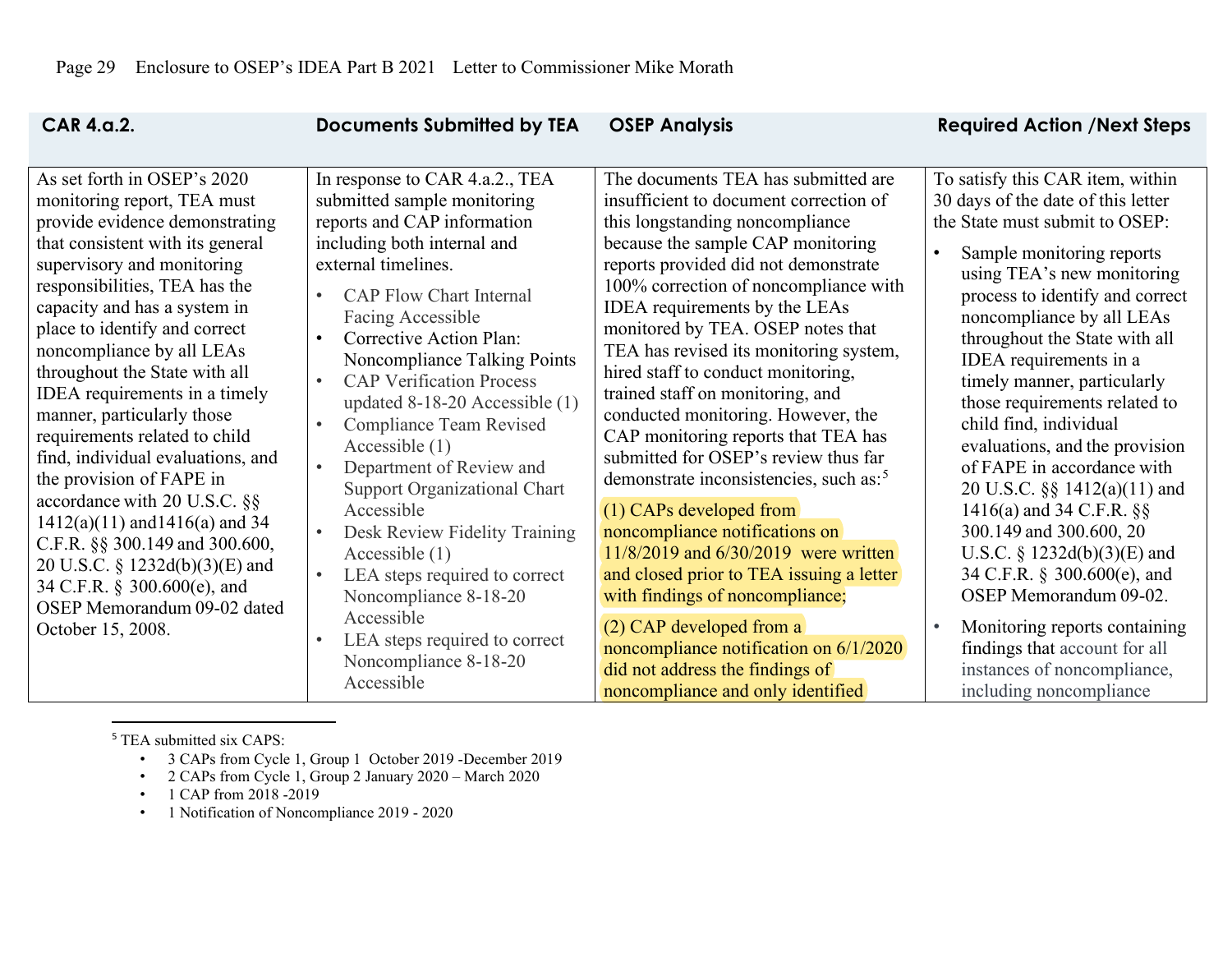| <b>CAR 4.a.2.</b> | <b>Documents Submitted by TEA</b>                                                                                                                                                        | <b>OSEP Analysis</b>                                                                                                                                                                                                                                               | <b>Required Action /Next Steps</b>                                                                                                                                                                                                                                                                                                                                                                                                                                                                                                                                                                                                                                                                                                                                                                                                                                                                                                            |
|-------------------|------------------------------------------------------------------------------------------------------------------------------------------------------------------------------------------|--------------------------------------------------------------------------------------------------------------------------------------------------------------------------------------------------------------------------------------------------------------------|-----------------------------------------------------------------------------------------------------------------------------------------------------------------------------------------------------------------------------------------------------------------------------------------------------------------------------------------------------------------------------------------------------------------------------------------------------------------------------------------------------------------------------------------------------------------------------------------------------------------------------------------------------------------------------------------------------------------------------------------------------------------------------------------------------------------------------------------------------------------------------------------------------------------------------------------------|
|                   | NC-SPP Verification 8-18-20<br>$\bullet$<br>Accessible except for Rubric<br>Tab<br>R&S Internal Timeline 9-11-20<br>$\bullet$<br>Accessible $(1)$<br>TEA-CAP-Form FINAL 508<br>$\bullet$ | training;<br>(3) CAPs developed from all<br>notifications of noncompliance did not<br>address verification that correction of<br>noncompliance has occurred as<br>documented on the CAP.<br>Therefore, OSEP concludes that TEA<br>has not satisfied this CAR item. | identified: (a) through the<br>State's on-site monitoring<br>system or other monitoring<br>procedures such as self-<br>assessment; (b) through the<br>review of data collected by the<br>State, including compliance<br>data collected through the<br>State's data system(s); and $(c)$<br>by the Department.<br>Identify in which LEAs'<br>noncompliance occurred, the<br>percentage level of<br>noncompliance in each of those<br>sites, and the root cause(s) of<br>the noncompliance.<br>If needed, change, or require<br>each LEA to change policies,<br>procedures and/or practices<br>that contributed to or resulted<br>in noncompliance.<br>Determine, for each LEA with<br>identified noncompliance, that<br>the LEA is correctly<br>implementing the specific<br>regulatory requirement(s). This<br>must be based on the State's<br>review of updated data such as<br>data from subsequent on-site<br>monitoring or data collected |